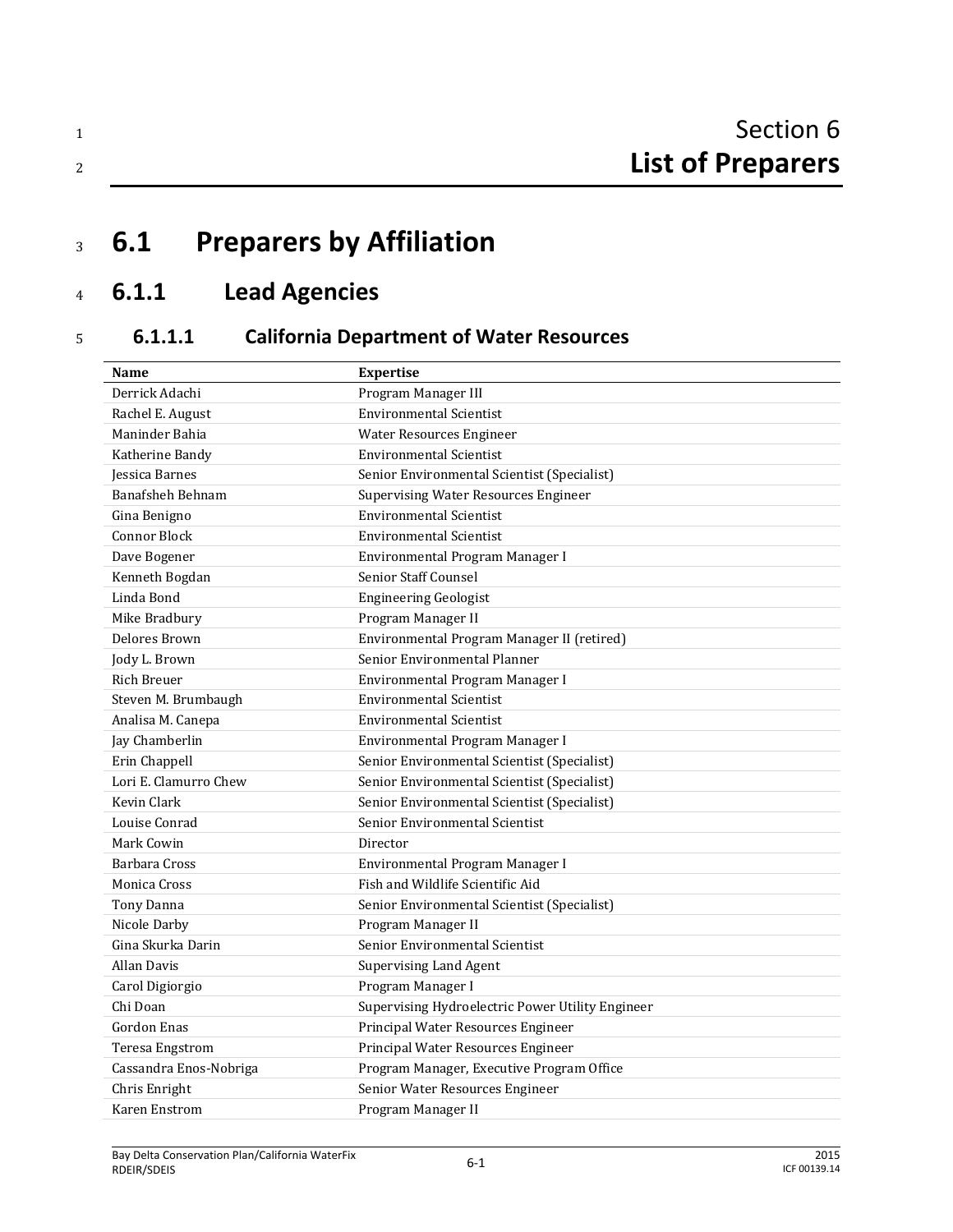| Name                  | <b>Expertise</b>                                        |  |
|-----------------------|---------------------------------------------------------|--|
| Cliff Feldheim        | Senior Environmental Scientist (Specialist)             |  |
| Tom Filler            | Program Manager II                                      |  |
| Laura Flournoy        | Senior Environmental Scientist (Specialist)             |  |
| <b>Teresa Fong</b>    | Water Resources Engineer                                |  |
| Mike Ford             | <b>Supervising Water Resources Engineer</b>             |  |
| <b>Heather Fuller</b> | <b>Environmental Scientist</b>                          |  |
| Cindy Garcia          | Environmental Program Manager I                         |  |
| Christopher Geach     | <b>Environmental Scientist</b>                          |  |
| Kim Gazzaniga         | Senior Environmental Scientist                          |  |
| Rebecca Gilbert       | <b>Environmental Planner</b>                            |  |
| Marcos Guerrero       | Associate Environmental Planner                         |  |
| Don Guy               | Senior Environmental Scientist (Specialist)             |  |
| Lesley Hamamoto       | Senior Environmental Scientist (Specialist)             |  |
| <b>Bill Harrell</b>   | Executive Habitat Coordinator, DWR's EcoRestore Program |  |
| Paul Helliker         | Deputy Director                                         |  |
| Adam Henderson        | Senior Environmental Scientist (Specialist)             |  |
| Mike Hendrick         | Environmental Program Manager I                         |  |
| Veronica Hicks        | Chief, State Water Project Power and Risk Office        |  |
| Nick Hightower        | <b>Engineering Geologist</b>                            |  |
| Ray Hoagland          | Economic Research Program Manager III                   |  |
| Dale Hoffman-Floerke  | Chief Deputy Director (retired)                         |  |
| Krista Hoffmann       | <b>Environmental Scientist</b>                          |  |
| Nekane Hollister      | Senior Water Resources Engineer                         |  |
| Gardner Jones         | Senior Environmental Scientist (Specialist)             |  |
| Lauma Jurkevics       | Senior Environmental Scientist (Specialist)             |  |
| Kenneth Karcher       | Senior Engineer, Water Resources                        |  |
| Joy Khamphanh         | <b>Environmental Scientist</b>                          |  |
| Jason Kindopp         | Senior Environmental Scientist                          |  |
| Laura King-Moon       | Chief Deputy Director                                   |  |
| Marianne Kirkland     | Senior Water Resources Engineer                         |  |
| Margaret Kress        | <b>Environmental Planner</b>                            |  |
| Gail Kuenster         | Environmental Program Manager I                         |  |
| Ryon Kurth            | Senior Environmental Scientist (Specialist)             |  |
| Cynthia LeDoux-Bloom  | Senior Environmental Scientist (Specialist)             |  |
| John Leahigh          | Principal Water Resources Engineer                      |  |
| Peggy Lehmen          | Senior Environmental Scientist (Specialist)             |  |
| Pamela Lindholm       | <b>Environmental Scientist</b>                          |  |
| Katherine Marquez     | <b>Environmental Scientist</b>                          |  |
| Paul Marshall         | Principal Water Resources Engineer                      |  |
| Zoltan Matica         | <b>Environmental Scientist</b>                          |  |
| Barbara McDonnell     | Chief, Division of Environmental Services (retired)     |  |
| Dennis McEwan         | Environmental Program Manager I                         |  |
| Michelle McGowan      | Office Technician                                       |  |
| Leah McNearny         | Senior Environmental Scientist (Specialist)             |  |
| Francine Mejia        | Senior Environmental Scientist (Specialist)             |  |
| Dean F. Messer        | Chief, Division of Environmental Services               |  |
| Aaron Miller          | Senior Water Resources Engineer                         |  |
| Sonia Miller          | <b>Environmental Scientist</b>                          |  |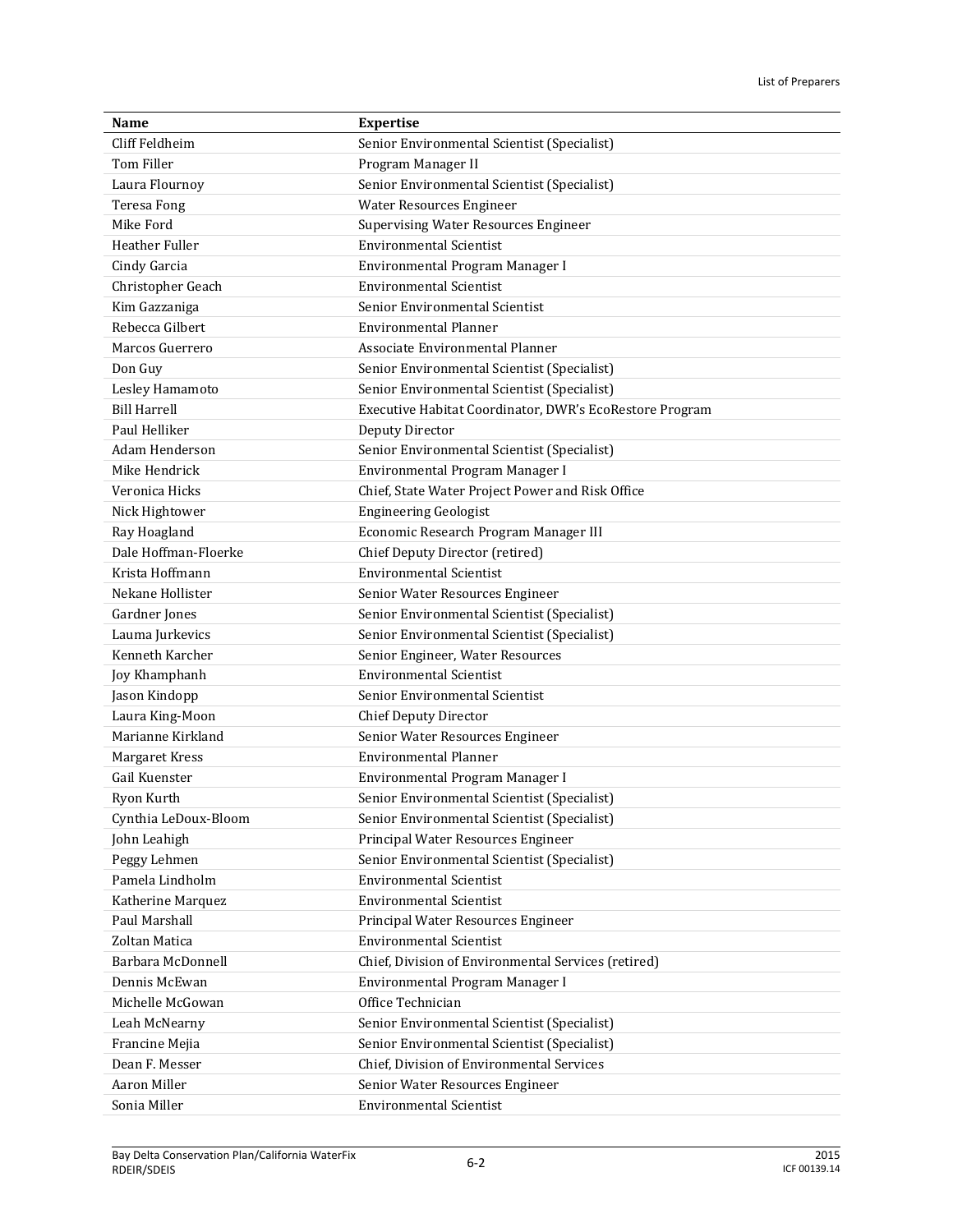| Name                  | <b>Expertise</b>                                     |  |
|-----------------------|------------------------------------------------------|--|
| <b>Javier Miranda</b> | Senior Environmental Scientist (Specialist)          |  |
| Jason Moore           | <b>Environmental Scientist</b>                       |  |
| Jim Moose             | Outside Counsel to DWR, Remy Moose Manley, LLP       |  |
| Michelle Morrow       | <b>Assistant Chief Counsel</b>                       |  |
| Parviz Nader-Tehrani  | <b>Supervising Water Resources Engineer</b>          |  |
| <b>Tim Nelson</b>     | Water Resources Engineer                             |  |
| James Newcomb         | Senior Environmental Scientist                       |  |
| Murage Ngatia         | <b>Environmental Scientist</b>                       |  |
| <b>Bob Niblack</b>    | Senior Engineering Geologist                         |  |
| Robert Nozuka         | <b>Supervising Water Resources Engineer</b>          |  |
| Janis Offerman        | Senior Environmental Planner                         |  |
| Eric Oppenheimer      | Environmental Program Manager I                      |  |
| Mark Pagenkopp        | Senior Engineering Geologist                         |  |
| Ganesh Pandy          | <b>Supervising Water Resources Engineer</b>          |  |
| Laura Patterson       | Senior Environmental Scientist (Specialist)          |  |
| Michael Perrone       | Recreation and Wildlife Resources Advisor            |  |
| David Perry           | <b>Engineering Geologist</b>                         |  |
| Roy Peterson          | Environmental Scientist (retired)                    |  |
| Michelle Phillips     | Senior Environmental Scientist (Specialist)          |  |
| Praba Pirabarooban    | <b>Supervising Water Resources Engineer</b>          |  |
| Kristina A. Reese     | <b>Environmental Scientist</b>                       |  |
| Erik Reyes            | Supervising Water Resources Engineer                 |  |
| Jim Rich              | Economic Research Program Specialist II (retired)    |  |
| Dan Riordan           | Senior Environmental Scientist                       |  |
| Doug Rischbieter      | Senior Environmental Scientist (Specialist)          |  |
| Heidi Rooks           | Environmental Program Manager II                     |  |
| Arnold Sanchez        | <b>Supervising Water Resources Engineer</b>          |  |
| <b>Tiffany Schmid</b> | Associate Environmental Planner                      |  |
| <b>Brian Schreier</b> | <b>Environmental Scientist</b>                       |  |
| <b>Andrew Schwarz</b> | Senior Water Resources Engineer                      |  |
| Alicia Seesholtz      | Senior Environmental Scientist (Specialist)          |  |
| Michelle Selmon       | Senior Environmental Scientist (Specialist)          |  |
| Maureen Sergent       | Senior Engineer, State Water Project Analysis Office |  |
| <b>Tim Smith</b>      | Program Manager II                                   |  |
| Scott Sochar          | <b>Engineering Geologist</b>                         |  |
| Ted Sommer            | Program Manager II                                   |  |
| Stephani Spaar        | Environmental Program Manager II                     |  |
| Katherine Spanos      | Senior Staff Counsel (retired)                       |  |
| Curtis Spencer        | Principal Water Resources Engineer                   |  |
| Russ Stein            | <b>Assistant Deputy Director</b>                     |  |
| Jamie Suria           | <b>Environmental Scientist</b>                       |  |
| Ted J. Swift          | Senior Environmental Scientist (Specialist)          |  |
| Jeff Tkach            | <b>Environmental Scientist</b>                       |  |
| Danika Tsao           | Senior Environmental Scientist (Specialist)          |  |
| Ming-Yen Tu           | Water Resources Engineer                             |  |
| Charles A. Tyson      | Environmental Program Manager I                      |  |
| Al Vargas             | Program Manager I                                    |  |
| Wayne Verrill         | <b>Environmental Scientist</b>                       |  |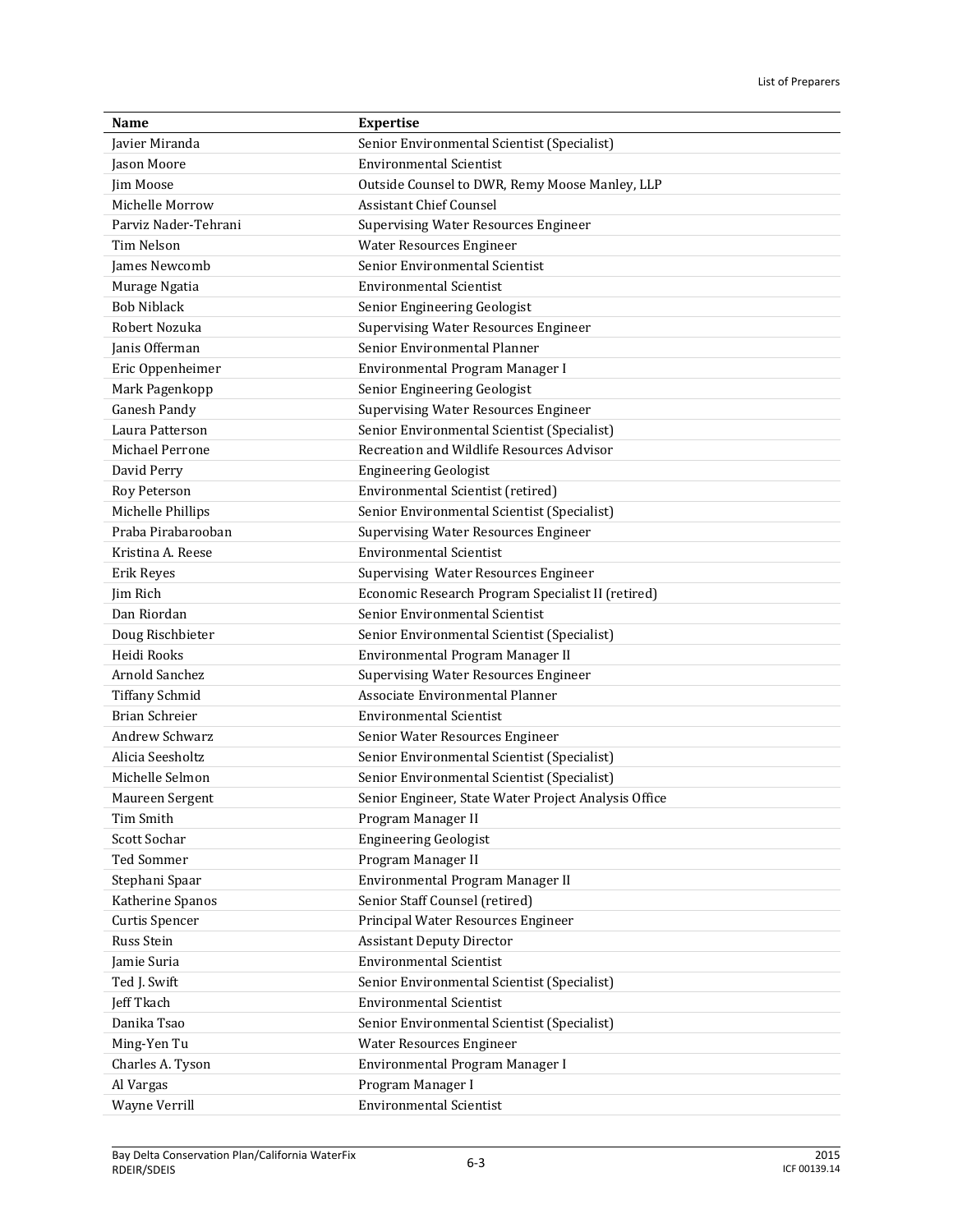| Name            | <b>Expertise</b>                            |  |
|-----------------|---------------------------------------------|--|
| Katie Wadsworth | Senior Environmental Scientist (Specialist) |  |
| Jacqueline Wait | Senior Environmental Planner                |  |
| Xiaochun Wang   | Senior Water Resources Engineer             |  |
| Chris Wilkinson | Environmental Program Manager I             |  |
| Craig Williams  | <b>Environmental Scientist</b>              |  |
| Jean Witzman    | Program Manager I                           |  |
| Marcus Yee      | Program Manager II                          |  |

## <sup>2</sup> **6.1.1.2 U.S. Bureau of Reclamation**

| Name             | <b>Education</b>                                                                                                                                           | <b>Expertise</b>                                                   | <b>Experience</b>  | <b>Project Role</b>                                                                 |
|------------------|------------------------------------------------------------------------------------------------------------------------------------------------------------|--------------------------------------------------------------------|--------------------|-------------------------------------------------------------------------------------|
| Kaylee Allen     | JD, 1997                                                                                                                                                   | Department of Interior,<br>16 years<br>Regional Solicitor's Office |                    | Legal Review                                                                        |
| Junaid As-Salek  |                                                                                                                                                            | Modeler                                                            |                    | <b>Water Resources</b>                                                              |
| Michelle Banonis |                                                                                                                                                            | <b>BDCP Program Manager</b>                                        |                    | Program Management                                                                  |
| Thomas Fitzhugh  | MS, GIS and Remote                                                                                                                                         | Hydrologist                                                        | 12 years           | <b>Water Supply</b>                                                                 |
|                  | Sensing                                                                                                                                                    |                                                                    |                    | Surface Water                                                                       |
| Sue Fry          |                                                                                                                                                            | Bay Delta Office Manager                                           |                    | Program Management                                                                  |
| Patti Idlof      | <b>BS, Natural Resources</b><br>Management                                                                                                                 | Supervisory Natural<br>Resources Specialist                        | 30 years           | <b>NEPA Review</b>                                                                  |
| Jason Hassrick   |                                                                                                                                                            | <b>Fish Biologist</b>                                              |                    | <b>Fish and Aquatic Resources</b>                                                   |
| Fred Holz        |                                                                                                                                                            | Civil Engineering                                                  |                    | Engineering                                                                         |
| Joshua Israel    | PhD, Ecology<br>BS, Biochemistry and<br>Molecular Biology                                                                                                  | <b>Fish Biologist</b>                                              | 11 years           | <b>Fish and Aquatic Resources</b>                                                   |
| Mary Lee Knecht  |                                                                                                                                                            | <b>Assistant BDCP Program</b><br>Manager                           | Program Management |                                                                                     |
| Jobaid Kabir     | BS, MS, PhD in Civil<br>and Environmental<br>Engineering                                                                                                   | <b>Water Resources</b>                                             | 30 years           | <b>Water Resources Review</b>                                                       |
| Andrea Meier     | MS, Public Policy and<br>Administration                                                                                                                    | Natural Resource Specialist                                        | 9 years            | Socioeconomics                                                                      |
|                  |                                                                                                                                                            |                                                                    |                    | Recreation                                                                          |
|                  | BS, Environmental<br>Toxicology                                                                                                                            |                                                                    |                    | Transportation                                                                      |
|                  |                                                                                                                                                            |                                                                    |                    | Hazards and Hazardous Materials<br><b>Environmental Justice</b>                     |
| Greg Mongano     |                                                                                                                                                            | Geology, Minerals                                                  |                    |                                                                                     |
| Louis Moore      |                                                                                                                                                            | <b>Public Affairs Specialist</b>                                   |                    | Public Outreach                                                                     |
| Michael Mosley   | Master of<br><b>Environmental Science</b><br>and Management,<br><b>Water Resources</b><br>Management<br>BS, Geological and<br><b>Environmental Science</b> | <b>Water Quality Coordinator</b>                                   | 5 years            | <b>Water Quality</b>                                                                |
| Kirk Nelson      | Ph.D., Civil &<br>Environmental<br>Engineering                                                                                                             | Engineering<br>Groundwater/Environmental<br>Engineering            | 11 years           | Groundwater & Air Quality                                                           |
| Theresa Olson    | MS. Environmental<br>Policy                                                                                                                                | Wildlife<br>biology/Environmental<br>Compliance                    | 23 years           | <b>BDCP Acting Program</b><br>Manager/Conservation and<br>Conveyance Division Chief |
| Michele Palmer   | M.S., Biology                                                                                                                                              | <b>Fish Biologist</b>                                              | 20 years           | <b>Fish and Aquatic Resources</b>                                                   |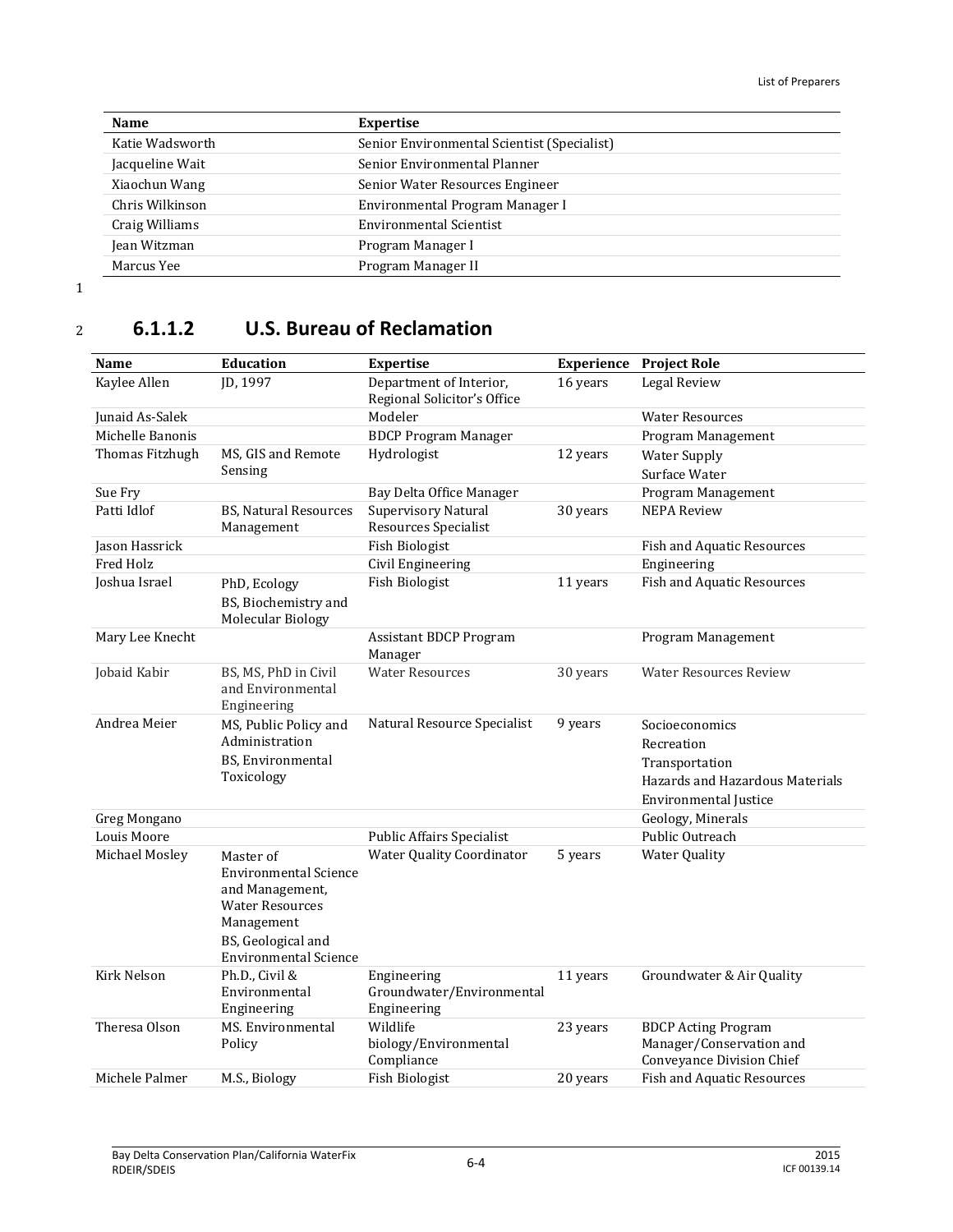| <b>Name</b>         | <b>Education</b>                                                                                | <b>Expertise</b>                        | <b>Experience</b> | <b>Project Role</b>                                                                                                                   |
|---------------------|-------------------------------------------------------------------------------------------------|-----------------------------------------|-------------------|---------------------------------------------------------------------------------------------------------------------------------------|
| Laureen Perry       | M.A., Anthropology                                                                              | <b>Cultural Resources</b><br>Management | 25 years          | Cultural Resources Review, National<br><b>Historic Preservation Act Section</b><br>106 compliance and Native<br>American consultation |
| Ray Sahlberg        |                                                                                                 |                                         |                   | <b>Water Rights</b>                                                                                                                   |
| Andrew Shultz       | M.S. B.S. Wildlife &<br>Fisheries Science ;<br>Ph.D. Ecology and<br><b>Evolutionary Biology</b> | <b>Fisheries and Aquatic Ecology</b>    | 20 years          | <b>Fish and Aquatic Resources</b>                                                                                                     |
| Scott Springer      | BS, Wildlife Recreation<br>Management                                                           | <b>Outdoor Recreation Planner</b>       | 21 years          | Recreation                                                                                                                            |
| Ann Stine           | MS, Natural Resources<br>Management                                                             | Wildlife Biologist                      | 30 years          | NEPA Review Coordinator,<br><b>Terrestrial Resources</b>                                                                              |
| Michael Tansey      |                                                                                                 | Special Projects Coordinator            |                   | Air Quality and GHG<br>Climate Change                                                                                                 |
| <b>Travis Yonts</b> | Agricultural<br>Engineering                                                                     | Water Resource Modeler                  | 10 years          | <b>Water Resources</b>                                                                                                                |

# <sup>2</sup> **6.1.2 Responsible and Cooperating Agencies**

## <sup>3</sup> **6.1.2.1 California Department of Fish and Wildlife**

| <b>Name</b>             | <b>Education</b>                                                                                    | <b>Expertise</b>                                                                                | <b>Experience</b> | <b>Project Role</b>                                             |
|-------------------------|-----------------------------------------------------------------------------------------------------|-------------------------------------------------------------------------------------------------|-------------------|-----------------------------------------------------------------|
| Erin Aquino-Carhart     | BS, Biological Conservation, 2008                                                                   | Regulatory compliance,<br>fish and wildlife biology                                             | 4 years           | Introduction<br>review coordination                             |
| Carol Atkins            | Postgraduate research in soil<br>physics<br>MS, Soil Science, 1988<br>BS, Biological Sciences, 1984 | Water quality; regulatory<br>compliance; mercury,<br>metals, and selenium in<br>the environment | 26 years          | <b>Water Quality</b>                                            |
| Carie Battistone        | MS, Avian Science, 2005<br>BS, Wildlife Biology, 2001                                               | Avian ecology                                                                                   | 12 years          | Terrestrial Biological<br>Resources<br>review coordination      |
| <b>Scott Cantrell</b>   | Masters of Public Policy and<br>Administration. 2012<br>MS, Ecology, 1988<br>BS, Biology, 1986      | CEQA compliance,<br>regulatory compliance,<br>fish and terrestrial<br>wildlife                  | 25 years          | Alternative screening<br>review coordination<br>public outreach |
| Laura Cholodenko        | MS, Conservation Biology, 2006<br>BA, Environmental Studies, 1992                                   | Regulatory compliance,<br>terrestrial biology                                                   | 13 years          | Terrestrial Biological<br>Resources                             |
| Lori Clamurro           | MBA. 2006<br><b>BS, Environmental Policy</b><br>Analysis and Planning, 1997                         | Land use, water quality,<br>terrestrial biology                                                 | 14 years          | Land Use<br><b>Agricultural Resources</b>                       |
| Neil Clipperton         | MS, Biological Sciences, 2005<br>BS, Ecology and Systematic<br>Biology, 1999                        | Conservation genetics,<br>avian ecology, terrestrial<br>biology                                 | 8 years           | Terrestrial Biological<br>Resources<br>review coordination      |
| <b>Patrick Coulston</b> | MS, Fisheries Science, 1977<br>BS, Fisheries Biology, 1974                                          | SWP/CVP operations; fish<br>ecology                                                             | 30 years          | <b>Water Supply</b><br>Fish and Aquatic<br>Resources            |
| Chad Dibble             | BS, Biological Conservation, 2000                                                                   | Water quality; fish<br>ecology; SWP/CVP<br>operations                                           | 12 years          | <b>Water Quality</b><br>review coordination                     |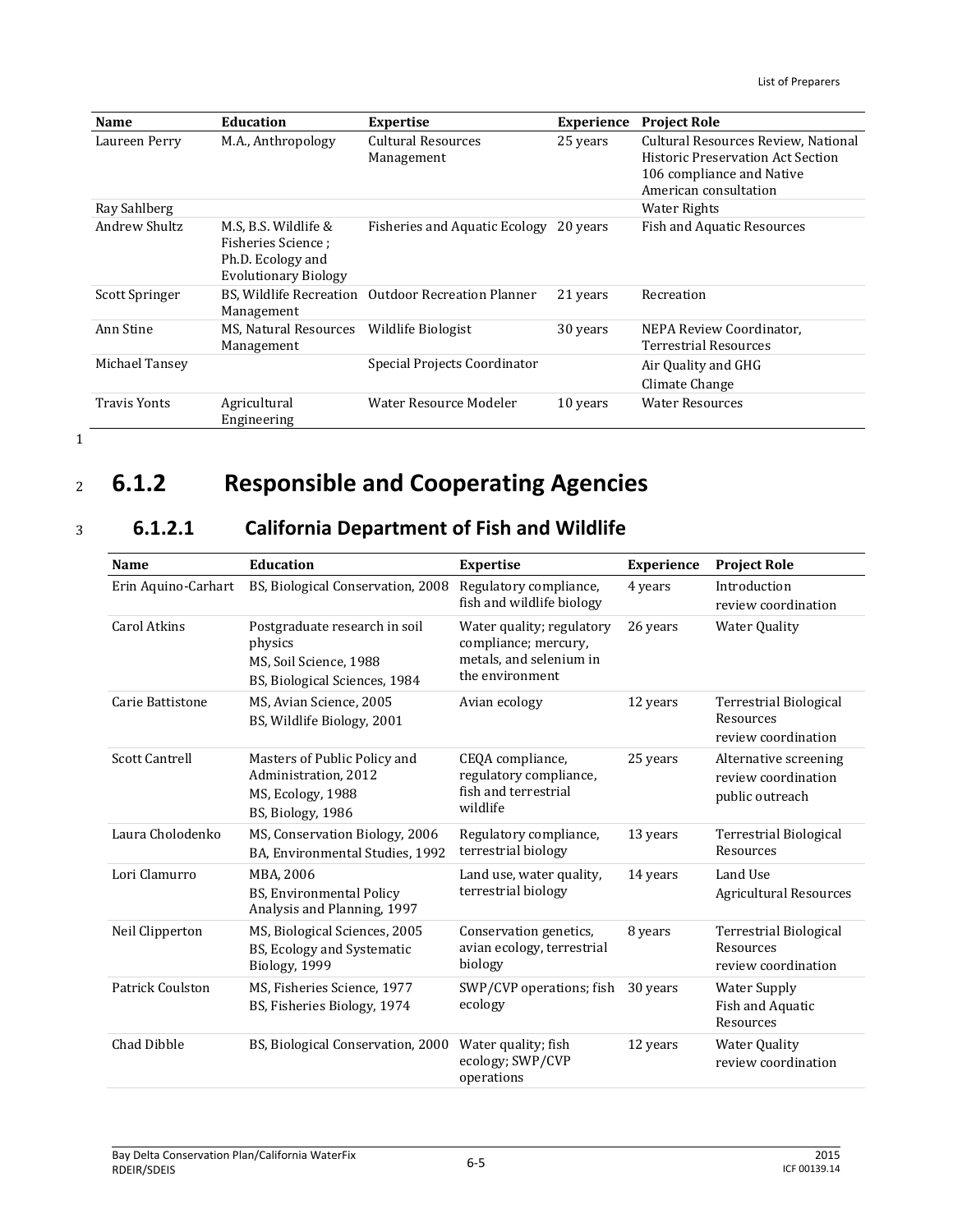| <b>Name</b>         | <b>Education</b>                                                                               | <b>Expertise</b>                                                      | <b>Experience</b> | <b>Project Role</b>                                         |
|---------------------|------------------------------------------------------------------------------------------------|-----------------------------------------------------------------------|-------------------|-------------------------------------------------------------|
| Chandra Ferrari     | ID, 2006<br>BA, Animal Science and<br>Management, 2003                                         | Regulatory compliance,<br>legal review, CEQA<br>compliance            | 6 years           | Alternatives<br>Purpose and Need<br>Approach to Analysis    |
| Terry Foreman       | MS, Biology, 1985<br>BS, Zoology, 1975                                                         | Inland fisheries and<br>ichthyology                                   | 20 years          | Recreation                                                  |
| George Heise        | BS, Civil Engineering, 1980                                                                    | Water resources and fish<br>facility engineering                      | 23 years          | Intake design and siting                                    |
| Shannon Little      | <b>ID. 2008</b><br>BA, Journalism, 2000                                                        | NEPA/CEQA compliance,<br>regulatory compliance                        | 4 years           | <b>Agricultural Resources</b>                               |
| <b>Amber Pairis</b> | PhD, Environmental<br>Studies/Conservation Biology,<br>2005<br>BA, Environmental Studies, 1996 | Climate change adaptation 15 years<br>policy, conservation<br>science |                   | Climate Change                                              |
| Jason Roberts       | BS, Conservation Biology, 2006                                                                 | Anadromous fish,<br>SWP/CVP operations,<br>floodplain restoration     | 8 years           | Recreation<br>Fish and Aquatic<br>Resources<br>Water Supply |
| Jim White           | MS, Aquatic Ecology, 1978<br>BS, Wildlife and Fisheries<br>Biology, 1974                       | SWP/CVP operations; fish<br>ecology                                   | 33 years          | <b>Water Supply</b><br>Surface Water                        |

# <sup>2</sup> **6.1.2.2 U.S. Fish and Wildlife Service**

| <b>Name</b>           | <b>Expertise</b>                                                                                                          |  |
|-----------------------|---------------------------------------------------------------------------------------------------------------------------|--|
| Craig Anderson        | Hydrologist, San Francisco Bay-Delta Fish and Wildlife Office                                                             |  |
| Aondrea Bartoo        | Fish and Wildlife Biologist, San Francisco Bay-Delta Fish and Wildlife Office                                             |  |
| Barbara Beggs         | Fish and Wildlife Biologist (NEPA Coordinator), San Francisco Bay-Delta Fish and Wildlife Office                          |  |
| Dan Castleberry       | Region 8 Assistant Regional Director (Fisheries), Pacific Southwest Region                                                |  |
| Mike Chotkowski       | Field Supervisor, San Francisco Bay-Delta Fish and Wildlife Office                                                        |  |
| Jorie Clark           | Regional Archaeologist/Regional Historic Preservation Officer, Pacific Region                                             |  |
| Dan Cox               | Region 8 Habitat Conservation Plan Coordinator, Pacific Southwest Region                                                  |  |
| Steve Culberson       | Fish and Wildlife Biologist, San Francisco Bay-Delta Fish and Wildlife Office                                             |  |
| Erin Gleason          | Fish and Wildlife Biologist, San Francisco Bay-Delta Fish and Wildlife Office                                             |  |
| Mary Grim             | Region 8 Listing Coordinator, Pacific Southwest Region                                                                    |  |
| Roger Guinee          | Assistant Field Supervisor (Science, Modeling, and Water Operations), San Francisco Bay-Delta Fish<br>and Wildlife Office |  |
| Derek Hilts           | Hydrologist, San Francisco Bay-Delta Fish and Wildlife Office                                                             |  |
| Mike Hoover           | Assistant Field Supervisor (Bay Delta Initiatives), San Francisco Bay-Delta Fish and Wildlife Office                      |  |
| Steve Martarano       | Public Affairs Specialist, San Francisco Bay-Delta Fish and Wildlife Office                                               |  |
| Matt Nobriga          | Fish and Wildlife Biologist, San Francisco Bay-Delta Fish and Wildlife Office                                             |  |
| Jenness McBride       | Region 8 Habitat Conservation Plan Coordinator (former), Pacific Southwest Region                                         |  |
| <b>Bart McDermott</b> | Project Leader, Stone Lakes National Wildlife Refuge                                                                      |  |
| Jennifer Norris       | Deputy Field Supervisor, San Francisco Bay-Delta Fish and Wildlife Office                                                 |  |
| Victoria Poage        | Delta Native Fishes Recovery Biologist, San Francisco Bay-Delta Fish and Wildlife Office                                  |  |
| Lori Rinek            | Fish and Wildlife Biologist (Section 10 Coordinator), San Francisco Bay-Delta Fish and Wildlife Office                    |  |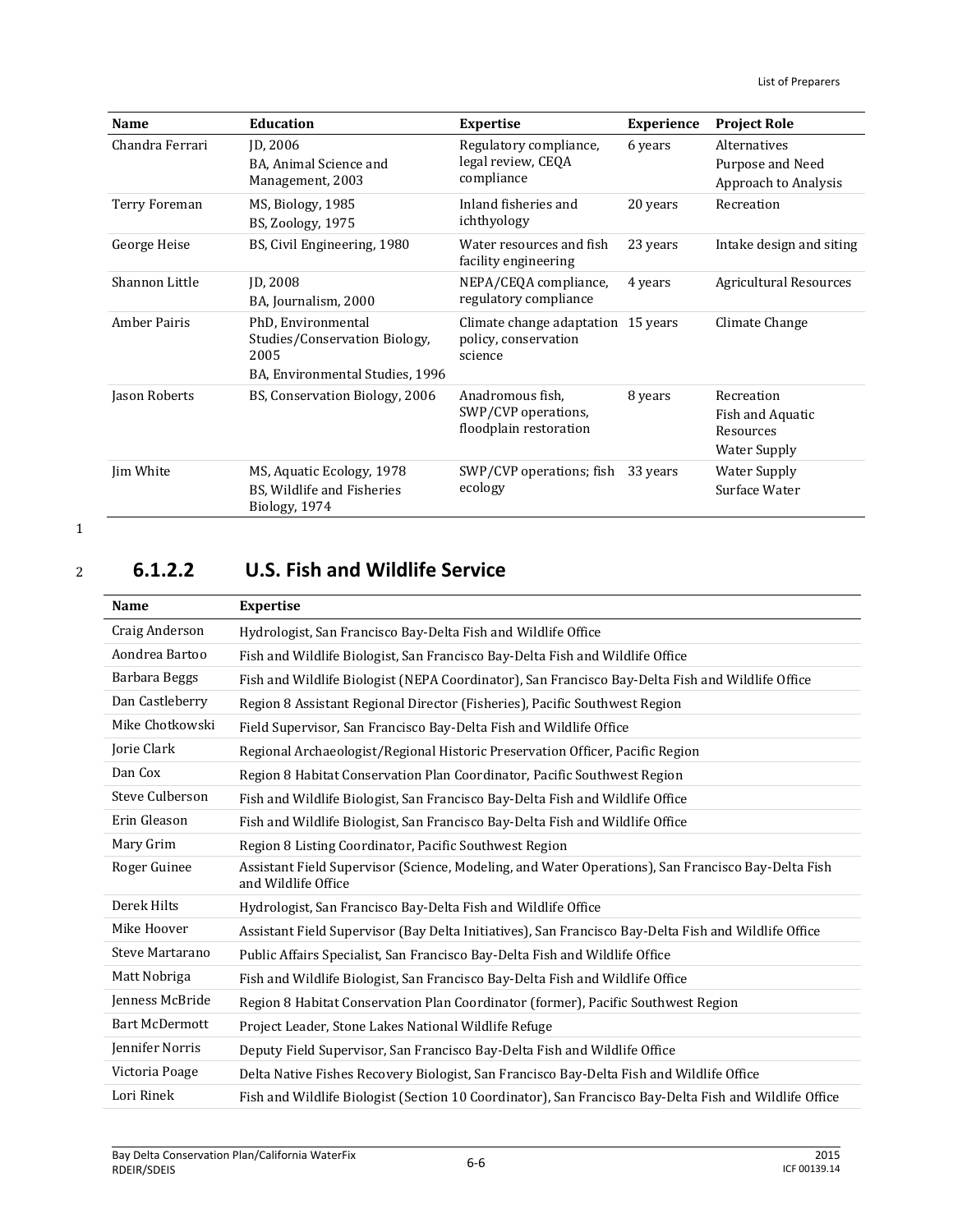| <b>Name</b>       | Expertise                                                                                              |  |
|-------------------|--------------------------------------------------------------------------------------------------------|--|
| Beatrix Treiterer | Deputy Project Leader, Stone Lakes National Wildlife Refuge                                            |  |
| Kim S. Turner     | Assistant Field Supervisor (ESA-Regulatory Division), San Francisco Bay-Delta Fish and Wildlife Office |  |
| Heather Swinney   | Fish and Wildlife Biologist (Section 10), San Francisco Bay-Delta Fish and Wildlife Office             |  |
| Leanna Zweig      | Fish and Wildlife Biologist, San Francisco Bay-Delta Fish and Wildlife Office                          |  |

# <sup>2</sup> **6.1.2.3 National Marine Fisheries Service**

| Name                 | <b>Education</b>                                                                                                    | <b>Expertise</b>                                                                           | Experience | <b>Project Role</b>                                                         |
|----------------------|---------------------------------------------------------------------------------------------------------------------|--------------------------------------------------------------------------------------------|------------|-----------------------------------------------------------------------------|
| Cathy Marcinkevage   | PhD, Environmental<br>Engineering<br>MS, Environmental<br>Engineering<br>BS, Earth and Environmental<br>Engineering | <b>Biological</b> and<br>Hydrologic Modeling                                               | 9 years    | Bay Delta<br>Conservation Plan-<br>Biomodeler                               |
| Shelby Mendez        | <b>BS, Biology</b><br>MS. Master of Marine Affairs                                                                  | <b>NEPA</b>                                                                                | 10 years   | <b>Regional NEPA</b><br>Coordinator                                         |
| Maria Rea            |                                                                                                                     |                                                                                            |            | <b>Central Valley Office</b><br>Supervisor                                  |
| <b>Yvette Redler</b> | BS, Environmental<br>Science/Biology                                                                                | NEPA, Salmonid and<br>Sturgeon Biology                                                     | 9 years    | Bay Delta<br>Conservation Plan-<br><b>Fisheries Biologist</b>               |
| David Swank          | PhD, Fisheries Ecology<br>MS, Zoology<br>BS, Biology                                                                | Steelhead and Salmon<br>Biology, Population<br>Biology, and Life-<br><b>History Theory</b> | 16 years   | Bay Delta<br>Conservation Plan-<br>Lead Biologist                           |
| Michael Tucker       | BS, Wildlife Ecology                                                                                                | <b>Endangered Species</b><br>recovery/habitat<br>restoration &<br>regulatory process       | 21 years   | Bay Delta<br>Conservation Plan-<br><b>Branch Chief</b>                      |
| <b>Beth Wrege</b>    | PhD, Fisheries and Wildlife<br>Management<br>MS, Fisheries Biology<br>BS, Biology/Geology                           | Hydrology, Fisheries<br>behavior and<br>movement modeling,<br>GW-SW interactions           | 26 years   | Bay Delta<br>Conservation Plan-<br>Hydrologist                              |
| Ryan Wulff           | MAS, Marine Biodiversity and<br><b>Conservation Education</b><br>BA, Biology                                        | NEPA and ESA                                                                               | 7 years    | Senior Policy<br>Advisor/Acting Chief<br>of Delta Policy and<br>Restoration |

3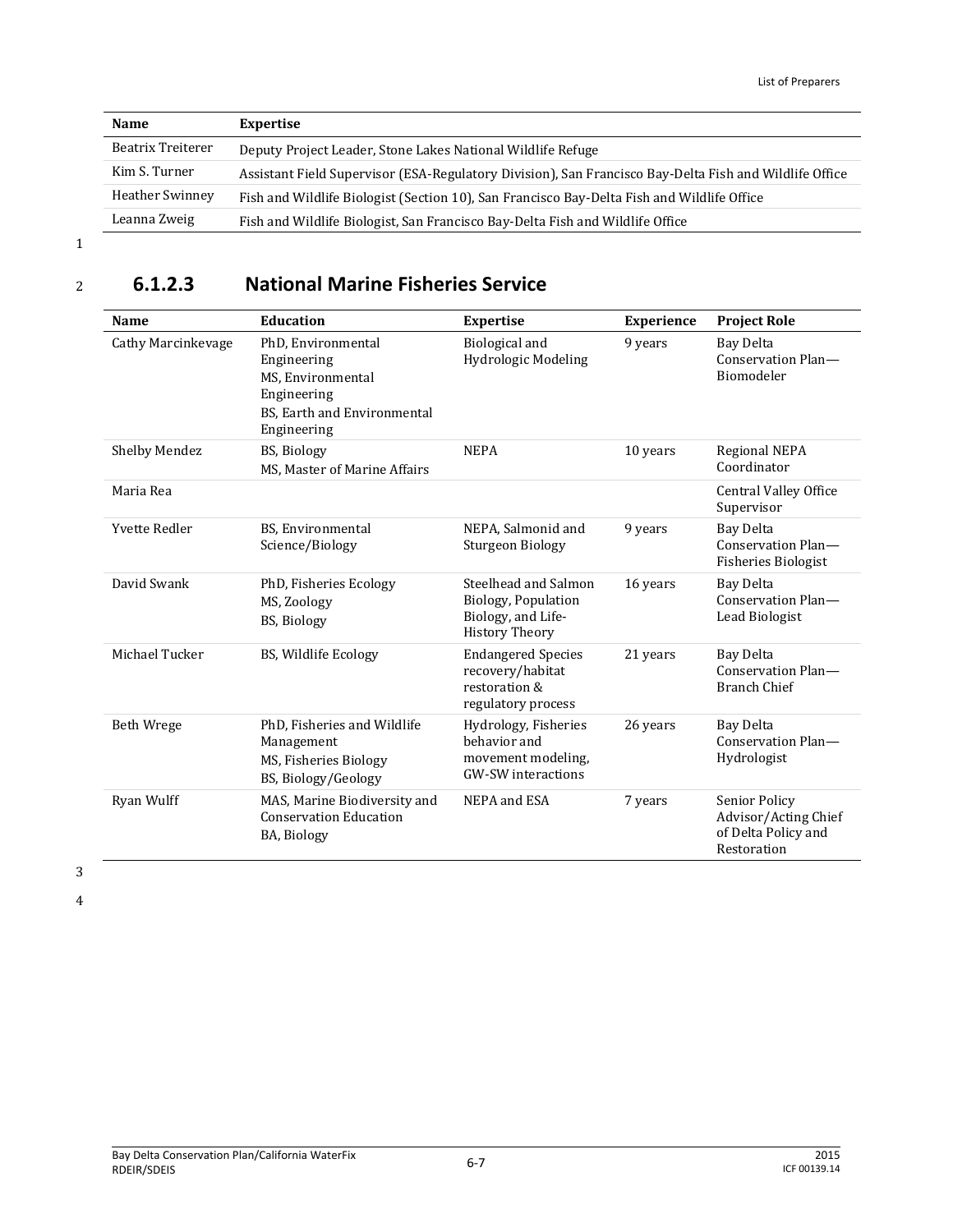# <sup>1</sup> **6.1.3 Consultant Teams (Post Public Draft)**

| <b>ICF International</b> |
|--------------------------|
|                          |

| <b>Name</b>             | <b>Education</b>                                                                                                                          | <b>Expertise</b>                                                                                                                         | Experience | <b>Project Role</b>                                                                               |
|-------------------------|-------------------------------------------------------------------------------------------------------------------------------------------|------------------------------------------------------------------------------------------------------------------------------------------|------------|---------------------------------------------------------------------------------------------------|
| Gregg Roy               | BS, Political Economy of<br>Natural Resources, 1982                                                                                       | NEPA/ CEQA compliance,<br>economics (natural<br>resource), water resource<br>planning                                                    | 25 years   | Project Director                                                                                  |
| <b>Steve Centerwall</b> | BS, Environmental Policy<br>Analysis and Planning, 1986                                                                                   | NEPA/ CEQA compliance,<br>regulatory compliance,<br>water resource planning                                                              | 26 years   | Project Manager                                                                                   |
| Teresa Chan             | JD, Law, 2005<br>BA, Political Science, 2002                                                                                              | NEPA/CEQA compliance,<br>regulatory compliance,<br>legal review                                                                          | 8 years    | Deputy Project<br>Manager                                                                         |
| Adam Smith              | MS, Urban and Regional<br>Planning, 2011<br>MPA, Public Affairs, 2011<br>BA, Political Science, 2007                                      | Land use planning, policy<br>analysis, technical writing                                                                                 | 3 years    | Deputy Project<br>Manager                                                                         |
| Kasey Allen             | BA, Economics, 2003                                                                                                                       | Geographic Information<br>Systems (GIS), database<br>design and management,<br>spatial analysis                                          | 9 years    | <b>GIS</b> Coordinator                                                                            |
| Alan Barnard            |                                                                                                                                           | Graphic design, web<br>design, multimedia<br>design, and cartography                                                                     | 17 years   | Graphics                                                                                          |
| Russell Brown           | PhD, Civil Engineering and<br>Water Resources, 1978<br>MS, Ocean Engineering,<br>1974<br>BS, Civil and Environmental<br>Engineering, 1972 | Hydrologic and water<br>quality modeling to<br>support fisheries and<br>other water resource<br>investigations                           | 34 years   | <b>Water Storage</b>                                                                              |
| David Buehler, PE       | BS, Civil Engineering, 1980                                                                                                               | Noise and vibration<br>impact and mitigation<br>assessment                                                                               | 30 years   | Noise                                                                                             |
| Jillian Burns           | BS, Environmental<br>Management and Protection,<br>California Polytechnic State<br>University, San Luis Obispo,<br>2012                   | Field biology, research,<br>planning, and regulatory<br>permitting                                                                       | 3 years    | Coordination                                                                                      |
| Joel Butterworth        | MS, Geography, 1987<br>BA, Geography, 1985                                                                                                | Geology and soils impact<br>assessment, soil resource<br>evaluation, erosion and<br>sediment control                                     | 24 years   | Geology and<br>Seismicity<br>Soils                                                                |
| Saadia Byram            |                                                                                                                                           | NEPA/CEQA compliance,<br>technical editing,<br>document formatting and<br>production, project<br>coordination, and public<br>involvement | 23 years   | Technical editor and<br>publications specialist,<br>and Section 508<br>compliance<br>coordination |
| Pat Crain               | BS, Wildlife, 1999                                                                                                                        | Fisheries and fish ecology                                                                                                               | 20 years   | Fish and aquatics                                                                                 |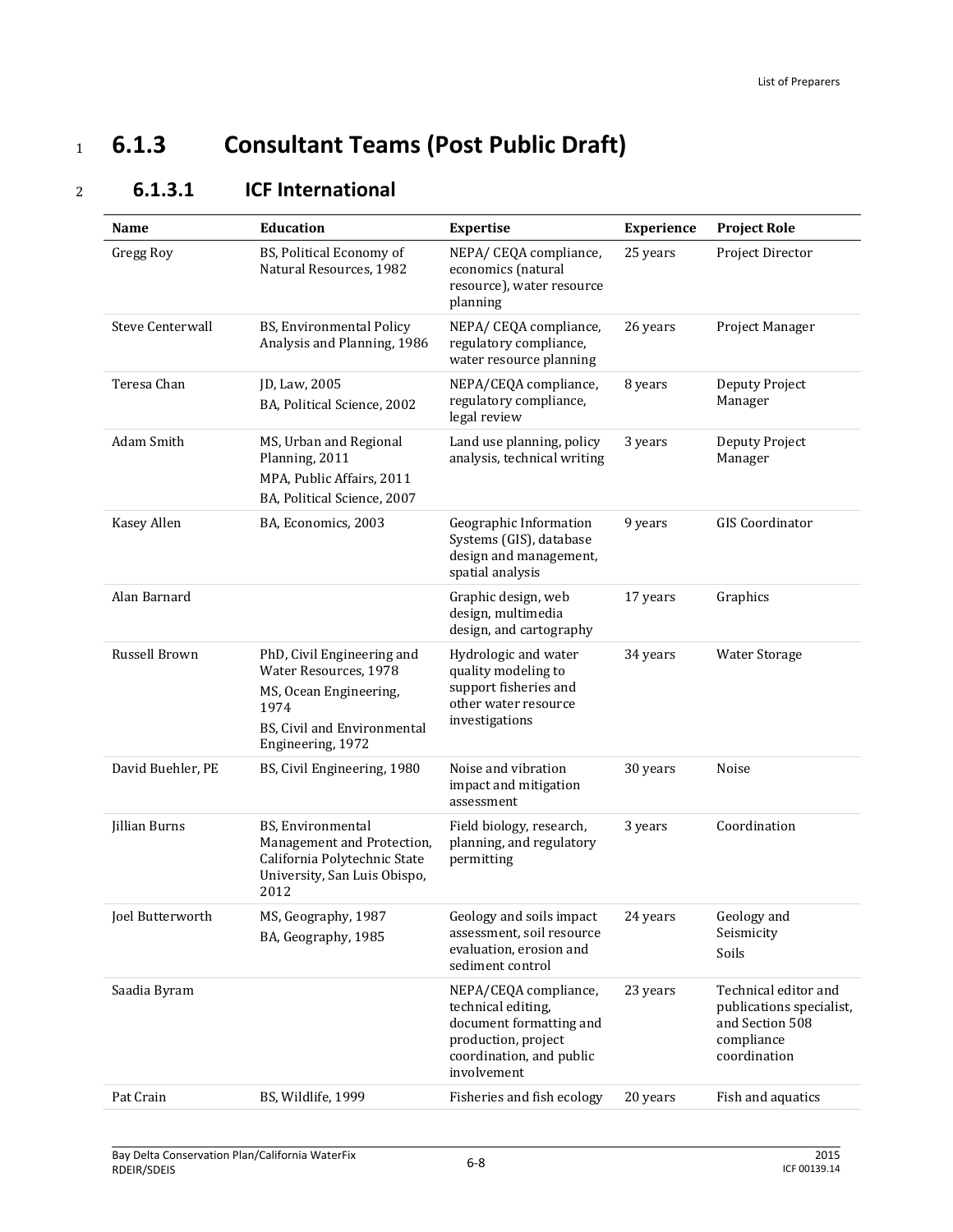| Name                  | <b>Education</b>                                                                             | <b>Expertise</b>                                                                                  | Experience | <b>Project Role</b>                                                                     |
|-----------------------|----------------------------------------------------------------------------------------------|---------------------------------------------------------------------------------------------------|------------|-----------------------------------------------------------------------------------------|
| Susan Davis           | MS, English Literature, 1995<br>BA, English Literature, 1990                                 | Content analysis, website<br>development,<br>programming, electronic<br>publishing                | 15 Years   | Coordination                                                                            |
| <b>Edward Douglas</b> | BA, Geography, 2006                                                                          | GIS, GPS, CAD, map<br>production                                                                  | 5 years    | <b>GIS Support</b>                                                                      |
| Lesa Erecius          | MS, Pharmacology and<br>Toxicology<br>BS, Physiology                                         | Water resources, aquatic<br>toxicology, environmental<br>impact assessment,<br>project management | 6 years    | Hazards and<br><b>Hazardous Resources</b><br>Public Health<br>Agricultural<br>Resources |
| Matilda Evoy-Mount    | BA, Environmental Studies,<br>2009                                                           | Water resource planning,<br>NEPA/CEQA compliance,<br>ESA compliance                               | 6 years    | Coordination                                                                            |
| Rachel Gardiner       | MS, Candidate, Wildlife<br>Ecology<br>BS, Biology, 2001                                      | Avian monitoring, data<br>analysis, scientific writing                                            | 11 years   | <b>Terrestrial Biological</b><br>Resources                                              |
| Teresa Giffen         |                                                                                              | Technical editing, writing,<br>graphic design                                                     | 14 years   | <b>Graphics Coordination</b>                                                            |
| Lawrence Goral        |                                                                                              | Managing editor, technical<br>writing, CEQA and NEPA<br>document development                      | 13 years   | Managing Editor,<br><b>Graphics Coordination</b>                                        |
| Marin Greenwood       | PhD, Fish Ecology, 2002<br>MS, Applied Fish Biology,<br>1997<br>BS, Aquatic Bioscience, 1996 | Aquatic ecology, impact<br>assessment, restoration<br>benefit assessment                          | 9 years    | Fish and Aquatic<br>Resources                                                           |
| Jennifer Haire        | BS, Biology, 1995                                                                            | Wildlife biology, special-<br>status species surveys,<br>environmental document<br>preparation    | 16 years   | <b>Terrestrial Biological</b><br>Resources                                              |
| Shannon Hatcher       | BS, Environmental Science,<br>2000<br>BS, Environmental Health<br>and Safety, 2000           | Air quality and<br>greenhouse gas chapters<br>review                                              | 11 years   | Air Quality and<br>Greenhouse Gases                                                     |
| Erin Healy            | MS, Marine Science, 1988<br>BA, Geology/Biology, 1983                                        | Water quality, hydrology,<br>and contaminants<br>analysis                                         | 20 years   | Fish and Aquatic<br>Resources                                                           |
| John Howe             | MS, Environmental Biology,<br>2001<br>BS, Biology, 1993                                      | Aquatic and wildlife<br>ecology, wildlife surveys,<br>habitat assessments                         | 15 Years   | <b>Terrestrial Biological</b><br>Resources                                              |
| Deborah Jew           | A.A. General Education 1992<br>C.A. Graphic Communication<br>2013                            | Lead word processor and<br>document coordination                                                  | 31 years   | Production                                                                              |
| Jody Job              |                                                                                              | Word processing and<br>document coordination                                                      | 33 years   | Production                                                                              |
| Jeff Kozlowski        | MS, Ecology, 2004<br>BS, Natural Resources<br>Management, 1986                               | Fish biology and fisheries<br>management                                                          | 29 years   | Fish Biologist                                                                          |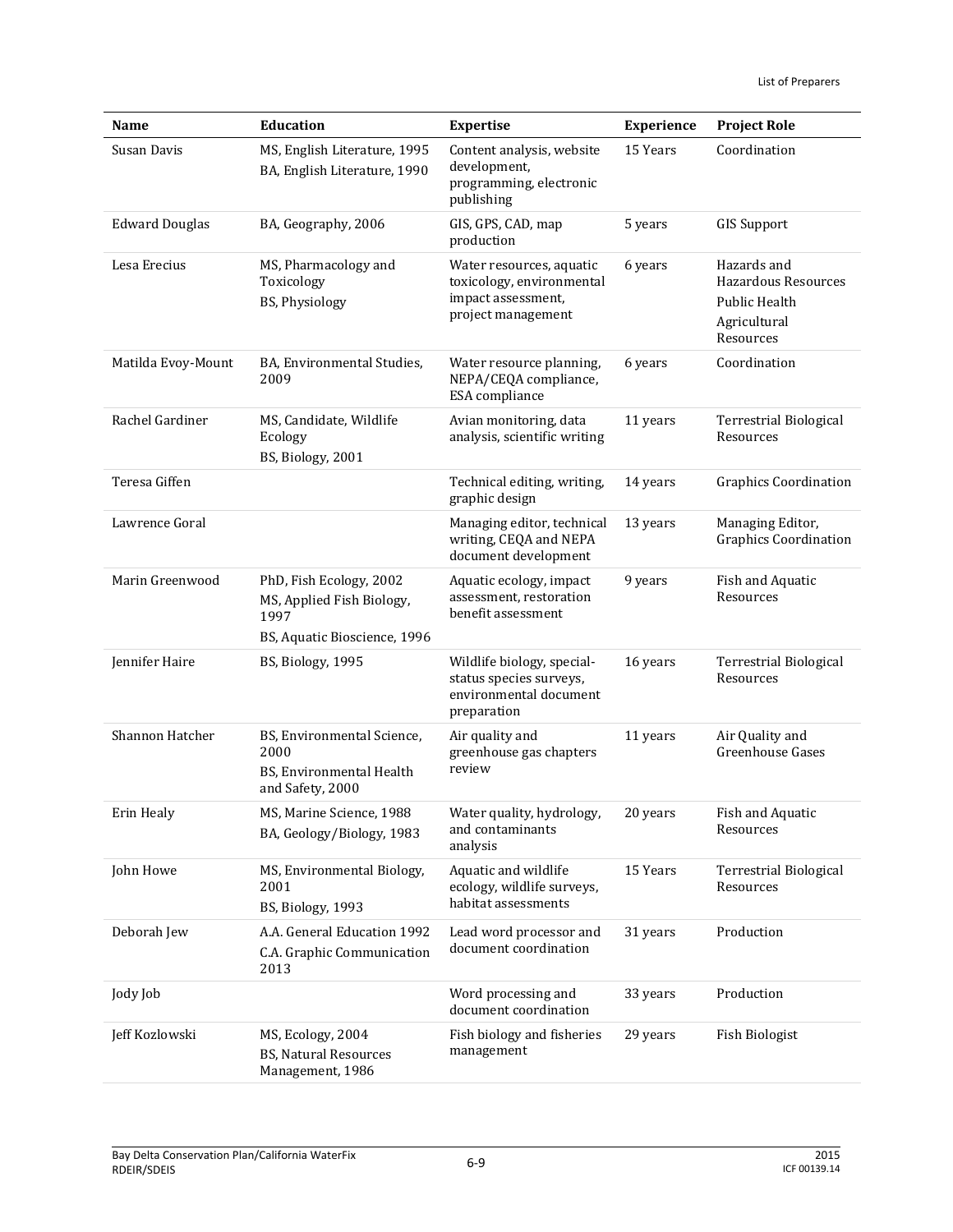| Name                   | <b>Education</b>                                                                                 | <b>Expertise</b>                                                                               | <b>Experience</b> | <b>Project Role</b>                                                   |
|------------------------|--------------------------------------------------------------------------------------------------|------------------------------------------------------------------------------------------------|-------------------|-----------------------------------------------------------------------|
| Eric Link              | MS Candidate, Conservation<br>Biology<br>BS, Ecology                                             | GIS, spatial data analyses,<br>assessment modeling,<br>conservation biology                    | 4 years           | <b>GIS Support</b>                                                    |
| Stefanie Lyster        | MPA, 2003<br>BA, Journalism, 1998                                                                | Communications, public<br>outreach, project<br>management                                      | 14 years          | Public Involvement,<br>Consultation, and<br>Coordination              |
| Cory Matsui            | BA, Earth and Planetary<br>Science, 2009<br>AA, Physics, 2007                                    | Air quality and climate<br>change environmental<br>impact analysis                             | 4 years           | Air Quality and<br>Greenhouse Gases                                   |
| <b>Matthew McFalls</b> | BA, Public Administration<br>and Urban Studies, 2003<br>MS, Geography, 2007                      | Air Quality and<br>Greenhouse Gases                                                            | 7 years           | Air Quality and<br>Greenhouse Gases                                   |
| <b>Timothy Messick</b> | MA, Biology, 1982<br>BA, Botany, 1980<br>AA, Natural Resources, 1977                             | Graphic design,<br>illustration, cartography,<br>botany                                        | 29 years          | Graphics                                                              |
| Tami Mihm              | BS, Environmental Policy<br>Analysis and Planning, 1988                                          | Editing, NEPA/CEQA,<br>project management                                                      | 20 years          | Recreation, Executive<br>Summary, Editing                             |
| <b>Bill Mitchell</b>   | MS, Fisheries Biology, 1988<br>BS, Biology, 1980                                                 | Fisheries and biology                                                                          | 29 years          | Fish biologist                                                        |
| Dan Moreno             | MA, Geography, 1979<br>BA, Geography, 1976                                                       | GIS                                                                                            | 36 years          | GIS                                                                   |
| Stephanie Monzon       | MA, English, 2000<br>BA, English, 1998                                                           | Editing and publishing                                                                         | 6 years           | Editing                                                               |
| Stephanie Myers        | MS, Avian Sciences, 1987<br>BA, Biology, 1983                                                    | Special-status species<br>surveys, wildlife habitat<br>evaluation, impact<br>assessment        | 25 years          | <b>Terrestrial Biological</b><br>Resources                            |
| Corrine Ortega         | AA, Communications, 1996                                                                         | Document production and<br>publication                                                         | 22 years          | Document Production<br>for Terrestrial<br><b>Biological Resources</b> |
| <b>Bill Parker</b>     | MA, Geography, in progress<br>BA, Anthropology, 2002<br>GIS Certification of<br>Completion, 2008 | GIS and habitat<br>conservation plans                                                          | 6 years           | GIS                                                                   |
| Jennifer Pierre        | BS, Environmental Biology<br>and Management, 2003                                                | CEQA, NEPA, Water-<br>related projects                                                         | 12 years          | CEQA/NEPA Project<br>Manager                                          |
| <b>Robert Preston</b>  | PhD, Botany, 1990<br>MA, Botany, 1983<br>BA, Biological Sciences and<br>Chemistry, 1981          | Botanical surveys,<br>wetlands delineations,<br>wetlands permitting                            | 21 years          | <b>Terrestrial Biological</b><br>Resources                            |
| Alisa Reynolds         | MA Candidate, Anthropology<br>BA, Anthropology, 1995                                             | Cultural resources<br>compliance for<br>NEPA/CEQA and<br>mitigation procedures                 | 16 years          | <b>Cultural Resources</b>                                             |
| Michael Rushton        | MA, Geography, 1972<br>BA, Geography, 1968                                                       | NEPA/CEQA compliance,<br>natural resources<br>management planning,<br>environmental permitting | 39 years          | Terrestrial Biological<br>Resources<br>Paleontological<br>Resources   |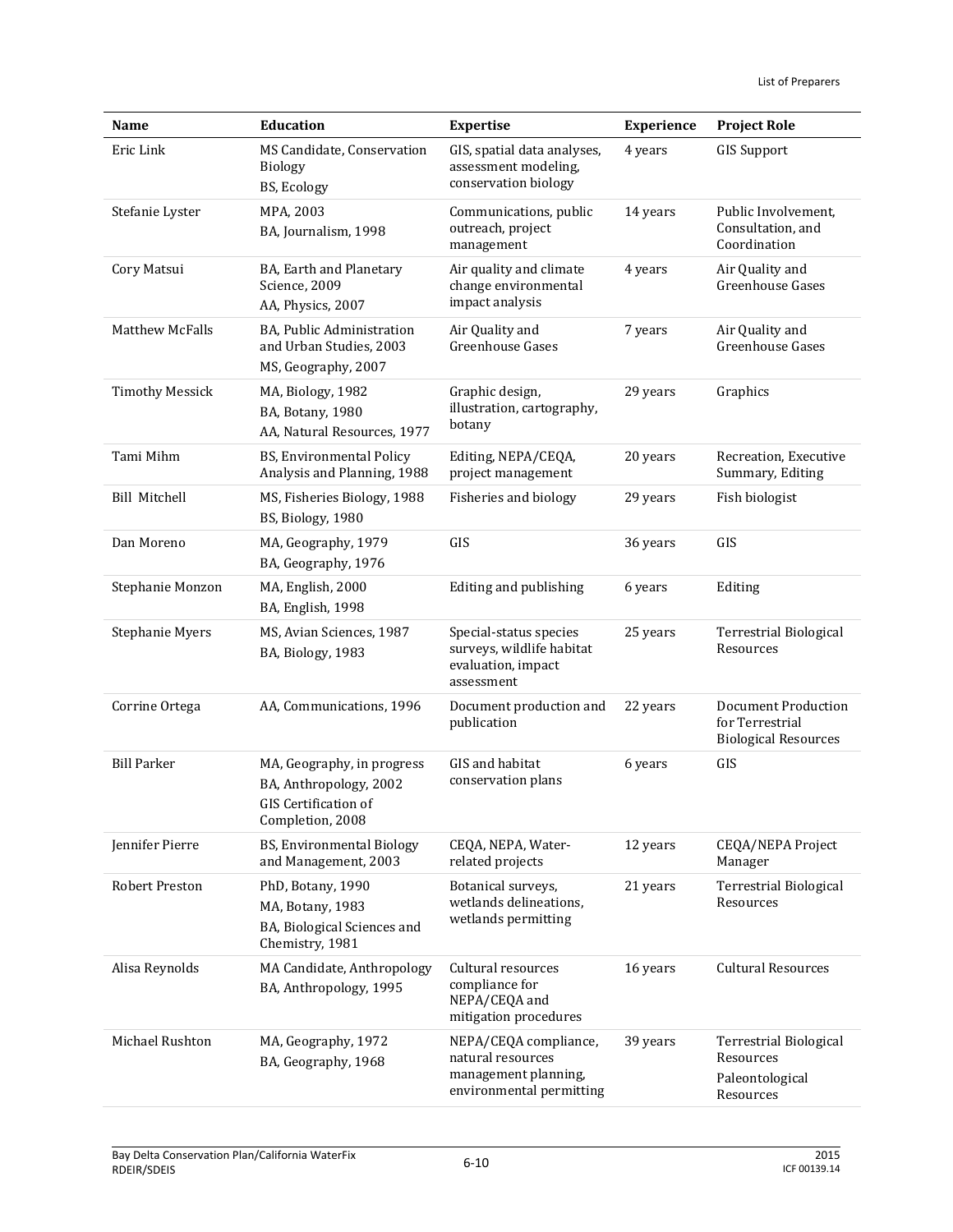| Name                  | <b>Education</b>                                                                                                                                   | <b>Expertise</b>                                                                                                                                                               | <b>Experience</b> | <b>Project Role</b>                                                                |
|-----------------------|----------------------------------------------------------------------------------------------------------------------------------------------------|--------------------------------------------------------------------------------------------------------------------------------------------------------------------------------|-------------------|------------------------------------------------------------------------------------|
| Meg Scantlebury       | MA, Historic Preservation,<br>2003<br>BS, Environmental Design,<br>1981                                                                            | Section 106<br>implementation, cultural<br>resources compliance                                                                                                                | 13 years          | <b>Cultural Resources</b>                                                          |
| Dan Schiff            | BA, Geography, 2002                                                                                                                                | GIS, geospatial database<br>design and management                                                                                                                              | 7 years           | <b>GIS Support</b>                                                                 |
| <b>Brian Schuster</b> | BS, Atmospheric, Oceanic,<br>and Environmental Science,<br>2007                                                                                    | Air quality and climate<br>change studies and<br>permitting                                                                                                                    | 7 years           | Air Quality and<br>Climate Change                                                  |
| Sacha Selim           | BA, Economics/Business<br>Management                                                                                                               | GIS, spatial analysis,<br>geodatabase design and<br>topology                                                                                                                   | 5 years           | <b>GIS Support</b>                                                                 |
| <b>Emily Setzer</b>   | MA, Interactive<br>Environmental Journalism,<br>2007<br>BA, English, 2003                                                                          | Technical writing, project<br>coordination, publication<br>management                                                                                                          | 9 years           | Coordination,<br>Executive Summary,<br>Recreation,<br><b>Environmental Justice</b> |
| Jessie Shen           | MA, Urban Planning, New<br>York University, 2014<br>BS, Environmental Policy<br>Analysis and Planning,<br>University of California,<br>Davis, 2009 | CEQA/NEPA                                                                                                                                                                      | 5 years           | Coordination                                                                       |
| Paul Shigley          | BA, Government Journalism                                                                                                                          | Writing and editing, land<br>use planning,<br>environmental regulation                                                                                                         | 24 years          | Executive Summary,<br>Land Use, Editing                                            |
| <b>Tom Stewart</b>    | PhD, Geography, 1988<br>MS, Geography, 1981<br>BA, Geography, 1974                                                                                 | Energy and hydroelectric<br>development, watershed<br>analysis                                                                                                                 | 35 years          | Minerals                                                                           |
| Jennifer Stock, LA    | BLA, Landscape<br>Architecture, 1999                                                                                                               | Visual resources and<br>shade/shadow analysis,<br>habitat restoration<br>projects                                                                                              | 12 years          | <b>Aesthetics and Visual</b><br>Resources                                          |
| Roger Trott           | MS, Agricultural Economics,<br>1983<br>BA, Economics, 1981                                                                                         | Socioeconomic<br>assessments                                                                                                                                                   | 29 years          | Socioeconomics                                                                     |
| Sophie Unger          | PhD, Aquatic Ecology,<br>University of Colorado,<br>Boulder, 1985<br>BA, Biology, Harvard<br>University, 1970                                      | Environmental impact<br>assessment and<br>permitting, aquatic and<br>fisheries ecology, fisheries<br>modeling, limnology,<br>water quality, and<br>statistical sampling design | 35 years          | Biologist                                                                          |
| Ellen Unsworth        | MS, Interdisciplinary Studies<br>(geology, biology, and<br>technical communication),<br>1997<br>BA, Geology, 1989                                  | Geology and paleontology<br>sections for NEPA/CEQA<br>documents                                                                                                                | 12 years          | Paleontological<br>Resources                                                       |
| Jason Volk            | BS, Mechanical Engineering,<br>2000                                                                                                                | Noise modeling and<br>analysis, air quality<br>modeling and analysis                                                                                                           | 11 years          | Noise                                                                              |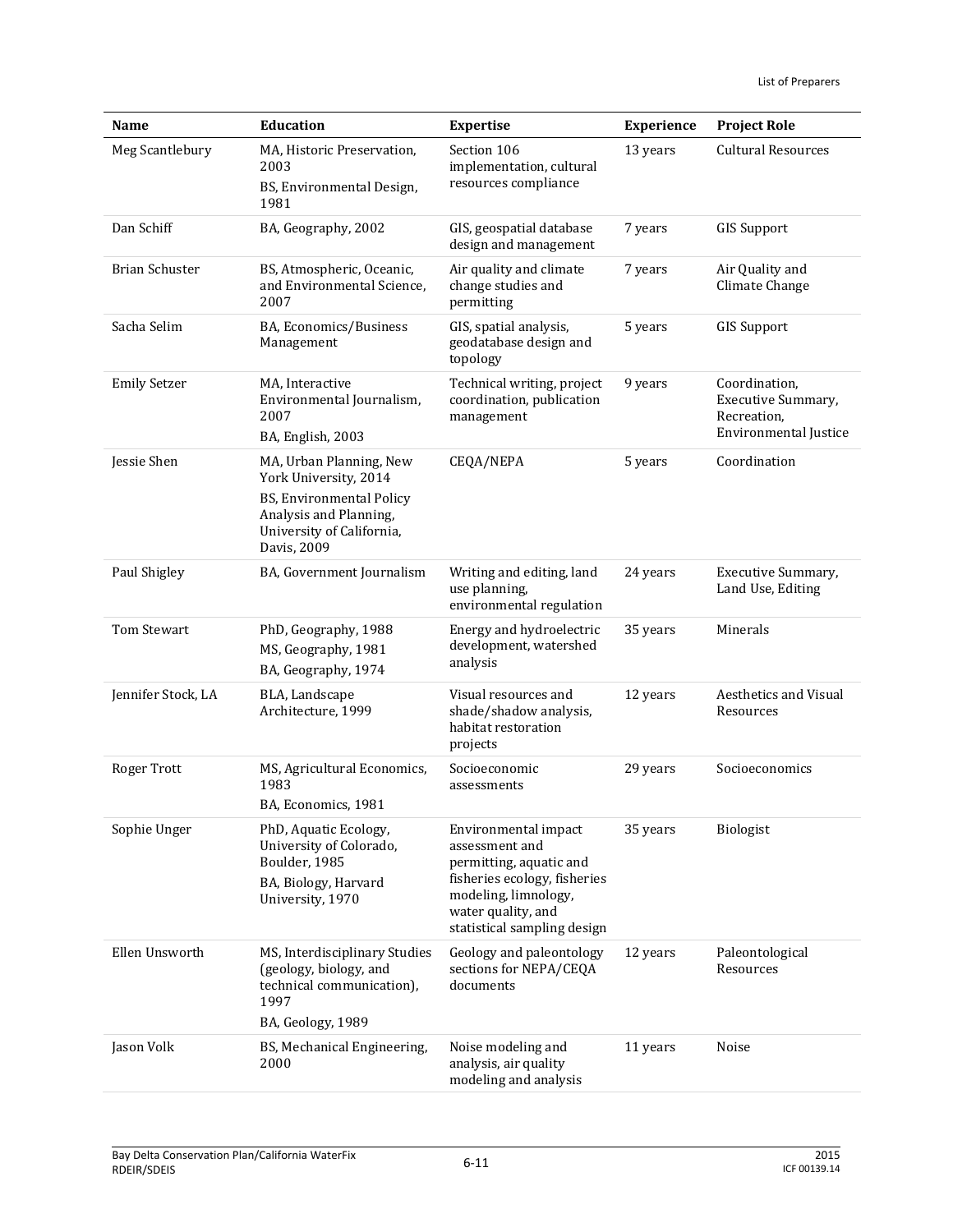| <b>Name</b>  | Education                                                                       | <b>Expertise</b>                                                           | <b>Experience</b> | <b>Project Role</b>                                   |
|--------------|---------------------------------------------------------------------------------|----------------------------------------------------------------------------|-------------------|-------------------------------------------------------|
| Rick Wilder  | PhD, Ecology, Evolution, and<br>Marine Biology, 2003<br>BS, Biology, 1994       | Fisheries biology                                                          | 17 years          | Fish and Aquatic<br>Resources                         |
| Barbara Wolf | MA, Anthropology, 2003<br>BA, Geography and<br>Anthropology, 1997               | Editing, formatting,<br>publishing                                         | 14 years          | Editing                                               |
| Laura Yoon   | MS Candidate.<br>Environmental Management<br>BA, Environmental Studies,<br>2009 | Air quality impact studies,<br>conformity analysis,<br>dispersion modeling | 2 years           | Air Quality and<br>Greenhouse Gases<br>Climate Change |

# <sup>2</sup> **6.1.3.2 CH2M Hill**

| <b>Name</b>                               | Education                                                                                                                                 | <b>Expertise</b>                                                    | <b>Project Role</b>                                                   |
|-------------------------------------------|-------------------------------------------------------------------------------------------------------------------------------------------|---------------------------------------------------------------------|-----------------------------------------------------------------------|
| Christine Arenal                          |                                                                                                                                           | <b>Water Resources Engineering</b>                                  | <b>Water Supply</b><br>Surface Water                                  |
| Nathan Brown, PG, CHg                     | MS, Hydrogeology, 1995<br>BS, Geology, 1993                                                                                               | Hydrogeology                                                        | Groundwater                                                           |
| Gwendolyn Buchholz,<br>PE                 | MS, Civil Engineering, 1976<br>BA, Physics, 1974                                                                                          | <b>Water Resources Engineering</b><br>CEQA/NEPA<br>Physical Science | <b>Water Supply</b><br>Surface Water<br>Groundwater<br>Socioeconomics |
| Chandra Chilmakuri, PE                    | PhD, Hydrodynamics and Environmental<br>Modeling, 2005<br>MS, Civil and Environmental Engineering,<br>2002<br>BS, Civil Engineering, 2000 | <b>Water Resources Engineering</b>                                  | <b>Water Supply</b><br>Surface Water<br>Groundwater<br>Quality        |
| Rosemarie Dimacali                        | MS, Civil Engineering, 2012<br>BS, Civil Engineering, 2009                                                                                | Water Resources engineering                                         | <b>Water Supply</b><br>Surface Water                                  |
| <b>Steven Hatchett</b>                    | PhD, Agricultural Economics, 1984<br>MA, Administration, 1980<br>BS, Forestry, 1977                                                       | <b>Resource Economics</b>                                           | Socioeconomics                                                        |
| Peter Lawson, PG, CHg                     | MS, Hydrology, 1988<br>BS, Geology, 1985                                                                                                  | Hydrogeology                                                        | Groundwater                                                           |
| Harry Ohlendorf, CWB,<br>Senior Ecologist | PhD, Wildlife Science, 1971<br>MS, Wildlife Science, 1969<br>BS, Wildlife Science, 1962                                                   | <b>Ecological Risk Management</b>                                   | Surface Water<br>Quality                                              |
| Lisa Porta, PE                            | MS, Environmental Science and<br>Engineering, 2007<br>BS, Biological Systems Engineering, 2004                                            | Water Resources/<br>Hydrogeologic Engineering                       | Groundwater<br><b>Water Supply</b><br>Surface Water                   |
| Fatuma Yusuf                              | PhD, Agricultural Economics, 2000<br>MS, Statistics, 1999<br>MA, Agricultural Economics, 1994<br>BSc, Range Management, 1990              | <b>Resource Economics</b>                                           | Socioeconomics                                                        |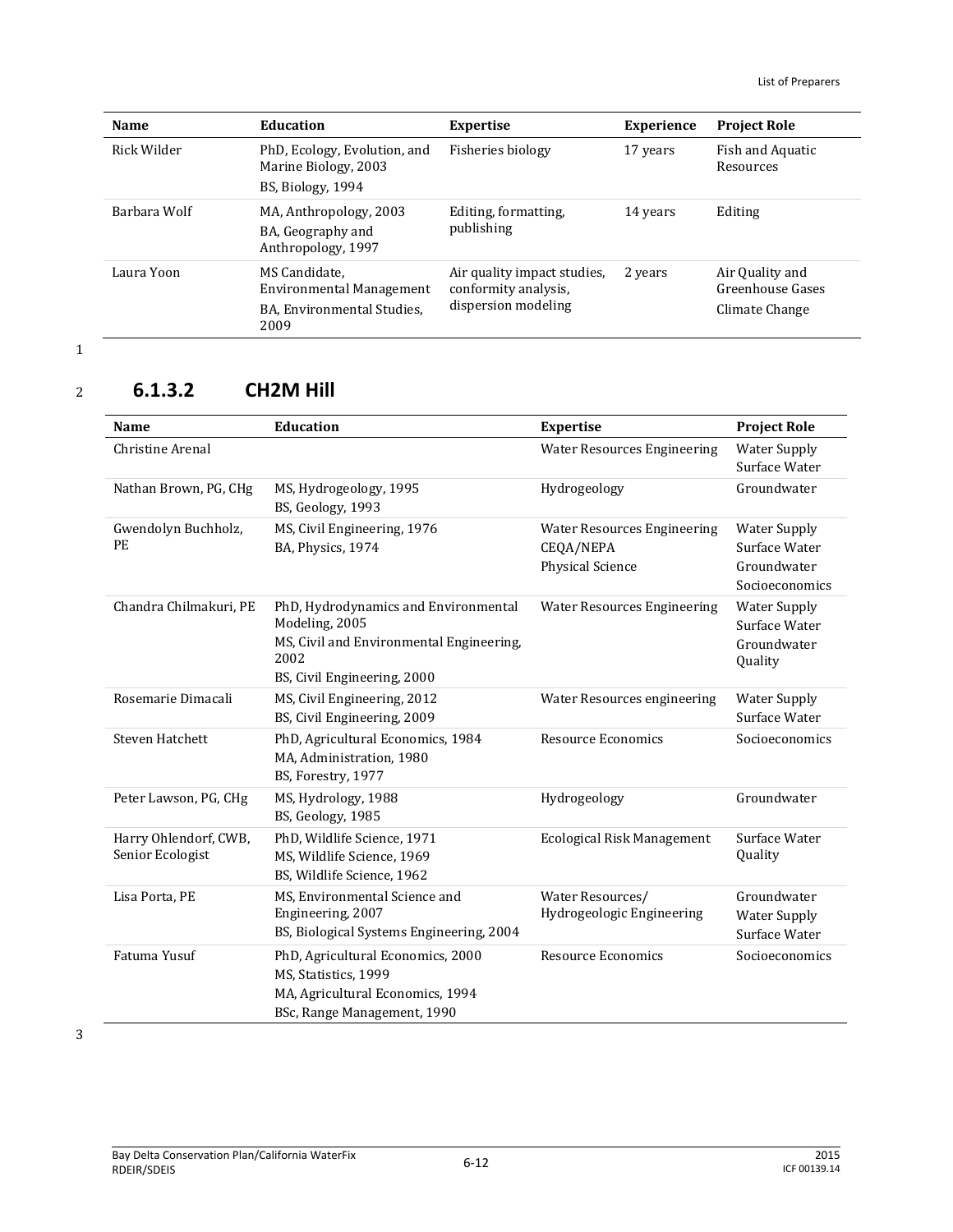## <sup>1</sup> **6.1.3.3 Black & Veatch**

| <b>Name</b>                           | <b>Education</b>                                                                                                                    | <b>Expertise</b>                  | <b>Experience</b> | <b>Project Role</b>                   |
|---------------------------------------|-------------------------------------------------------------------------------------------------------------------------------------|-----------------------------------|-------------------|---------------------------------------|
| Steve Brockhoff                       | BS, Geography                                                                                                                       | Geographic Information<br>Systems | 8 Years           | <b>GIS Analyst</b><br>Mapbooks        |
| Diana Cregar                          | BS, Urban and Regional<br>Planning and Historic<br>Preservation                                                                     | Geographic Information<br>Systems | 15 Years          | <b>GIS</b> Implementation<br>Mapbooks |
| Crystal Schiffbauer-<br><b>Bowles</b> | MS, Environmental<br>Information Systems and<br><b>Project Management</b><br>BS, Environmental Science<br>and Environmental Biology | Geographic Information<br>Systems | 7 Years           | GIS Analysis<br>Mapbooks              |

2

# <sup>3</sup> **6.1.3.4 RBI Consulting, Inc.**

| Name               | <b>Education</b>                                                                                                                     | <b>Expertise</b>                                                                                                | <b>Experience</b> | <b>Project Role</b>  |
|--------------------|--------------------------------------------------------------------------------------------------------------------------------------|-----------------------------------------------------------------------------------------------------------------|-------------------|----------------------|
| Paul Bedore        | MS, Environmental Earth Systems<br>Science, 2009<br>MS, Natural Resources and<br>Environmental Sciences, 2007<br>BS, Chemistry, 2005 | Environmental fate and<br>transport, water quality<br>and water resources<br>studies and impact<br>assessments. | 10 years          | <b>Water Quality</b> |
| Michelle Brown, PE | MS, Civil Engineering, 1996<br>BS, Civil Engineering, 1993                                                                           | Water quality and water<br>resources assessments<br>related to CEQA<br>compliance and NPDES<br>permitting       | 19 years          | <b>Water Quality</b> |
| Michael Bryan      | PhD, Environmental Toxicology and<br>Fisheries Biology, 1993<br>MS, Fisheries Biology, 1989<br>BS, Fisheries                         | Water quality, fisheries<br>biology, aquatic toxicology<br>research and CEQA/NEPA<br>assessments                | 29 years          | <b>Water Quality</b> |
| Ben Giudice        | PhD, Environmental and Water<br>Resources Engineering, 2012<br>MS, Environmental Engineering, 2007<br>BSE, Civil Engineering, 2005   | Water quality,<br>environmental fate and<br>transport, risk<br>assessment, ecotoxicology                        | 10 years          | <b>Water Quality</b> |
| Jeff Lafer         | MS, Environmental Science, 1992<br>BS, Environmental Science, 1985                                                                   | Water quality and water<br>resources studies and<br>impact assessment                                           | 25 years          | <b>Water Quality</b> |
| Keith Whitener     | BS, Wildlife and Fisheries Biology,<br>1988                                                                                          | Aquatic studies, biological<br>assessments, land<br>stewardship operations                                      | 20 years          | Water Quality        |

4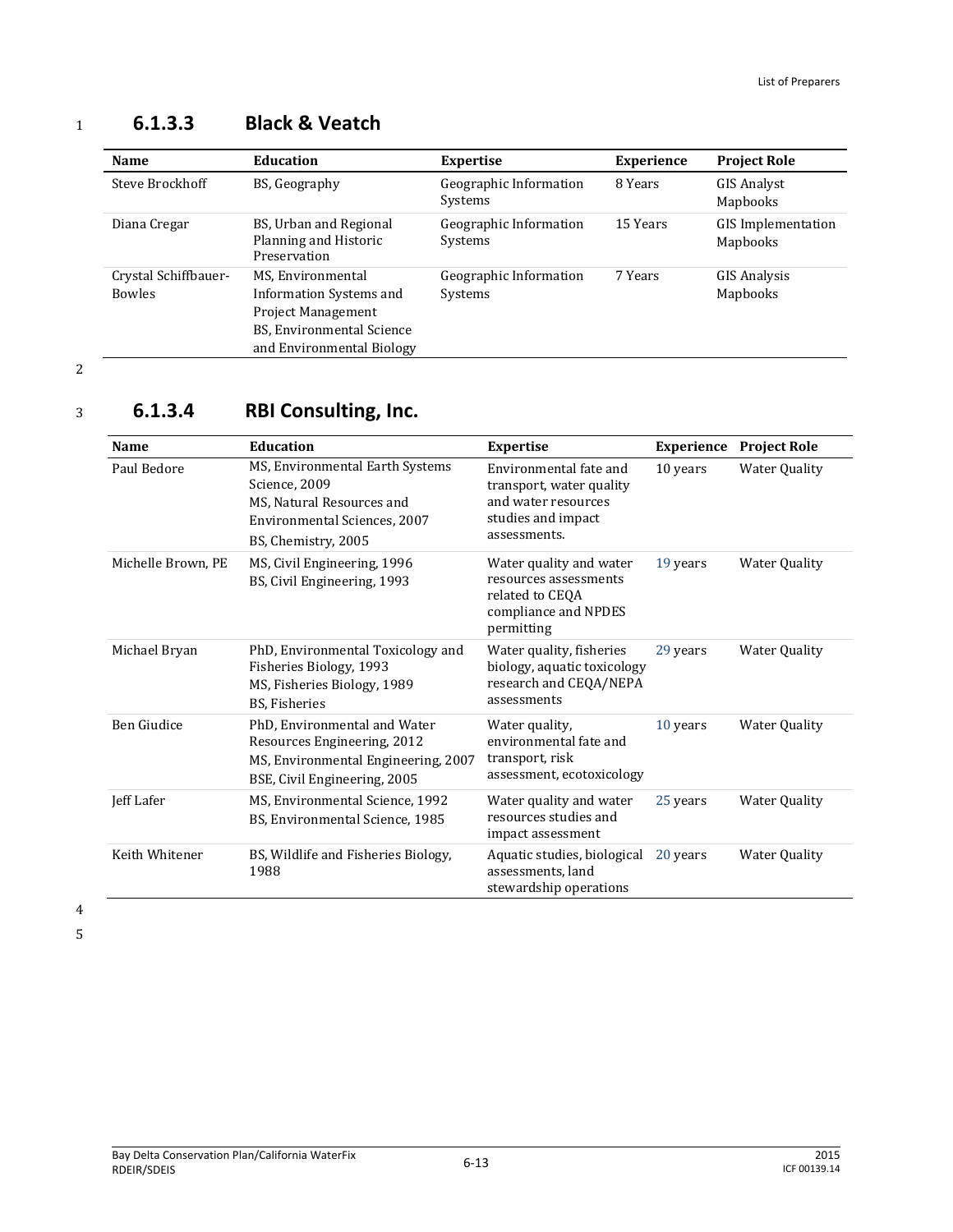| Name                  | <b>Education</b>                                                 | <b>Expertise</b>                                                                               | <b>Experience</b> | <b>Project Role</b> |
|-----------------------|------------------------------------------------------------------|------------------------------------------------------------------------------------------------|-------------------|---------------------|
| Fred Choa             | MS, Civil Engineering,<br>1995<br>BS, Civil Engineering,<br>1992 | Caltrans, CEQA,<br><b>Transporation planning</b>                                               | 20 years          | Transportation      |
| Daleingrid<br>Domingo | BS, Civil Engineering,<br>2011                                   | Transportation<br>planning                                                                     | 4 years           | Transportation      |
| Robert Hananouchi     | BS, City and Regional<br>Planning, 2009                          | Traffic operations and<br>impact analysis                                                      | 2 years           | Transportation      |
| Ronald Milam          | BS, Environmental<br>Policy Analysis and<br>Planning             | Travel demand<br>modeling, traffic<br>operations analysis,<br>transportation impact<br>studies | 20 years          | Transportation      |
| Kyle Shipley          | BS, Landscape<br>Architecture, 2010                              | GIS, Data visualization                                                                        | 5 years           | Transportation      |
| JoLynn Souto          | BS, Accounting, 1993                                             | Administrative and<br>accounting support                                                       | 12 years          | Transportation      |
| Lindsay Soza          |                                                                  | Accounting support                                                                             | 10 years          | Transportation      |

# <sup>1</sup> **6.1.3.5 Fehr & Peers**

2

## <sup>3</sup> **6.1.3.6 AECOM**

| Name                           | Education                                                                                                                                                                  | <b>Expertise</b>                                                     | <b>Experience</b> | <b>Project Role</b>                   |
|--------------------------------|----------------------------------------------------------------------------------------------------------------------------------------------------------------------------|----------------------------------------------------------------------|-------------------|---------------------------------------|
| Nasrin<br><b>Behmanesh</b>     | PhD/Chemical Engineering/<br>1990/University of California, Los<br>Angeles<br>MS/Chemical Engineering/<br>1987/University of California, Los<br>Angeles                    | Air quality and<br>greenhouse gases                                  | 21 years          | Senior Air Quality<br>Engineer        |
| Patti Boundy                   | BA/English/1984/<br>University of the Pacific, Stockton<br>2007/URS Certified Project<br>Administrator                                                                     | Project/contract<br>administration                                   | 8 years           | <b>Project Controls</b><br>Specialist |
| Tiffany<br>Carrasco-<br>Cabana | BA/Geography/2006/California<br>State University, Sacramento                                                                                                               | Computer mapping<br>and graphics<br>production                       | 6 years           | <b>GIS Specialist</b>                 |
| Tin Cheung                     | BA/UC Santa<br>Barbara/1993/Geography and<br><b>Environmental Studies</b>                                                                                                  | Air quality and<br>greenhouse gases                                  | 22 years          | Senior Environmental<br>Scientist     |
| David Joe                      | MS/Civil and Environmental<br>Engineering/2013/University of<br>California at Davis<br>BS/Civil and Environmental<br>Engineering/2009/University of<br>California at Davis | Air quality and<br>greenhouse gases                                  | 2 years           | Air Quality Engineer                  |
| Jay Kamine                     | BS/Chemical and Civil<br>Engineering/1982/<br>University California Davis                                                                                                  | Environmental and<br>civil engineering<br>planning and<br>compliance | 30 years          | Senior Civil Engineer                 |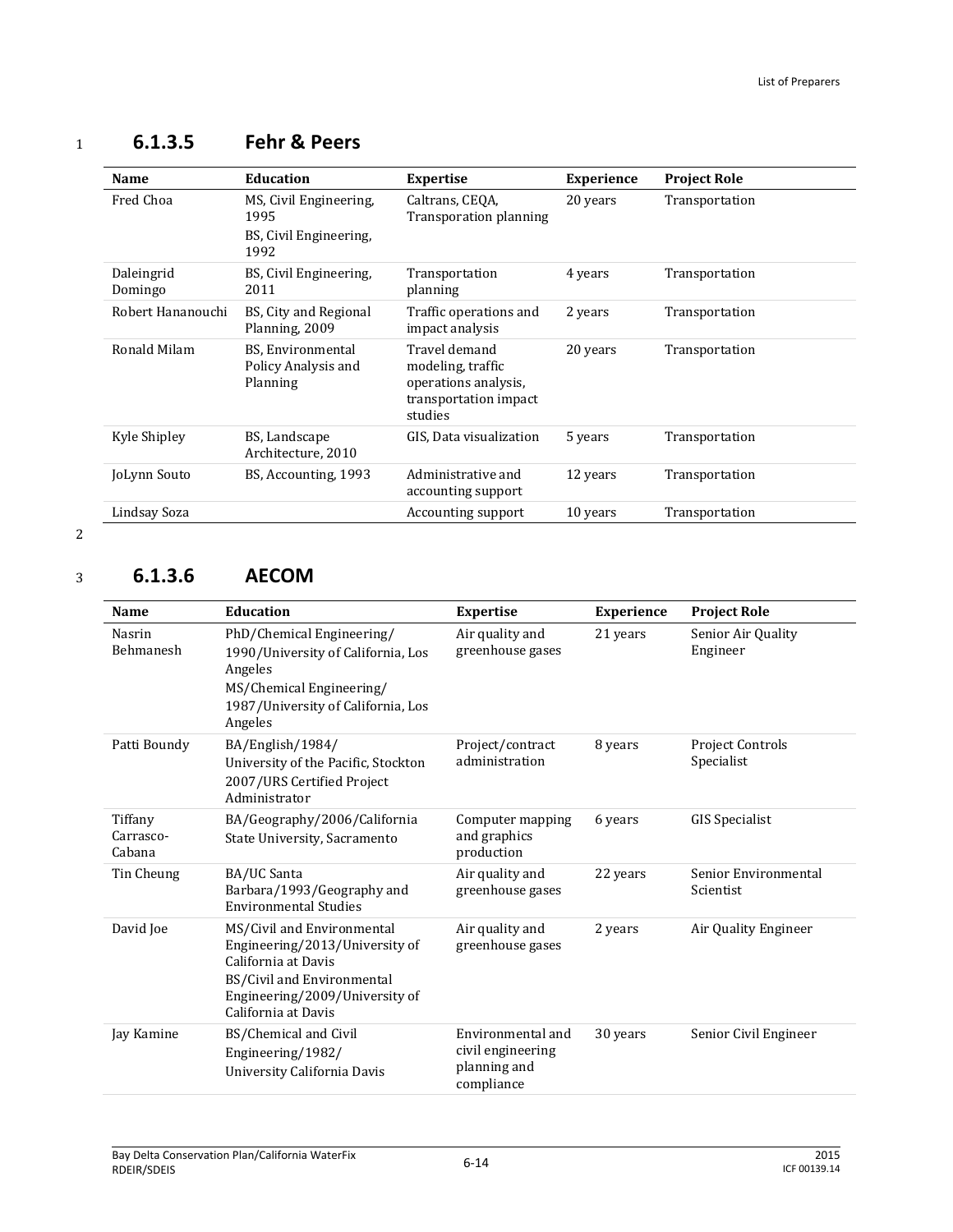| Name                  | <b>Education</b>                                                                                                                                                                                                                                     | <b>Expertise</b>                                               | <b>Experience</b> | <b>Project Role</b>                            |
|-----------------------|------------------------------------------------------------------------------------------------------------------------------------------------------------------------------------------------------------------------------------------------------|----------------------------------------------------------------|-------------------|------------------------------------------------|
| Janis Offerman        | MA/Anthropology/1981/<br>University of California, Davis<br>BA/Anthropology/1977/Sonoma<br>State College, CA                                                                                                                                         | Cultural resources<br>management                               | 37 years          | <b>Senior Cultural Resources</b><br>Specialist |
| Molly Owens           | BA/Environmental Studies/1996/<br>California State University,<br>Sacramento<br>2006/URS Certified Project<br>Manager                                                                                                                                | Project/contract<br>administration                             | 15 years          | Project Controls<br>Specialist                 |
| Chandra<br>Purmasetty | MS/2001/Environmental<br>Studies/Lamar University,<br>Beaumont. Texas<br>MS/1998/Environmental<br>Sciences/Nagarjuna University,<br>Guntur, Andhra Pradesh, India<br>BS/1996/Microbiology/Osmania<br>University, Hyderabad, Andhra<br>Pradesh, India | Emissions<br>Inventories<br><b>Fugitive Dust</b><br>Monitoring | 10 years          | <b>Staff Scientist</b>                         |
| David Weaver          | PhD/Chemical<br>Engineering/2005/Stanford<br>University<br>MS/Chemical<br>Engineering/2002/Stanford<br>University<br>BS/Chemical Engineering, Minor in<br>Economics/1999/Massachusetts<br>Institute of Technology                                    | Air quality and<br>greenhouse gases                            | 8 years           | Air quality and<br>greenhouse gas specialist   |

2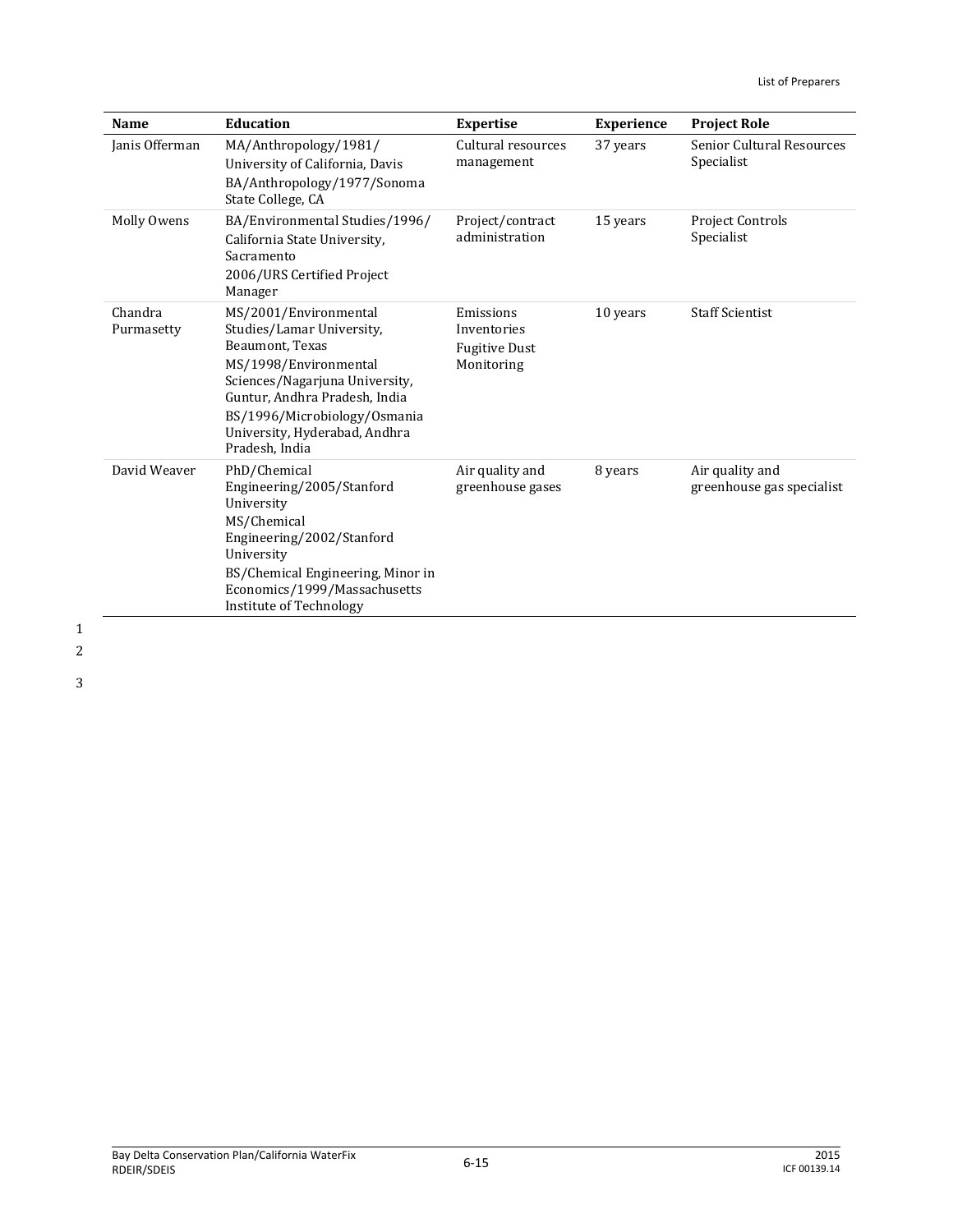# <sup>1</sup> **6.2 Preparers by Resource**

### **Project Management Team Soils**

Gregg Roy

### **Water Supply** Erin Healy

Gwendolyn Buchholz Sophie Unger Harry Ohlendorf **Internal Community** Ieff Kozlowski Christine Arenal **Matilda Evoy-Mount** Matilda Evoy-Mount Rosemarie Dimacali and a state of the Bill Mitchell Chandra Chilmakuri **Pat Crain** 

Gwendolyn Buchholz **Stephanie Myers** Stephanie Myers Harry Ohlendorf **Robert Preston** Christine Arenal John Howe Rosemarie Dimacali **Rachel Gardiner** Rachel Gardiner Chandra Chilmakuri Michael Rushton

### **Groundwater**

Gwendolyn Buchholz **Land Use** Nathan Brown **Adam Smith** Lisa Porta Emily Setzer

Michelle Brown and the South Adam Smith Michael Bryan **Lesa Executed Executes** Lesa Erecius Ben Giudice Jeffrey Lafer **Recreation** Paul Bedore **Emily Setzer** Keith Whitener **Russell Brown** 

### **Geology and Seismicity**

Joel Butterworth

Steve Centerwall **Steve Centerwall** 

### Adam Smith **Fish and Aquatic Resources**

Teresa Chan Marin Greenwood Emily Setzer Rick Wilder Jennifer Pierre

### **Surface Water Terrestrial Biological Resources**

Paul Shigley

### **Water Quality Agricultural Resources**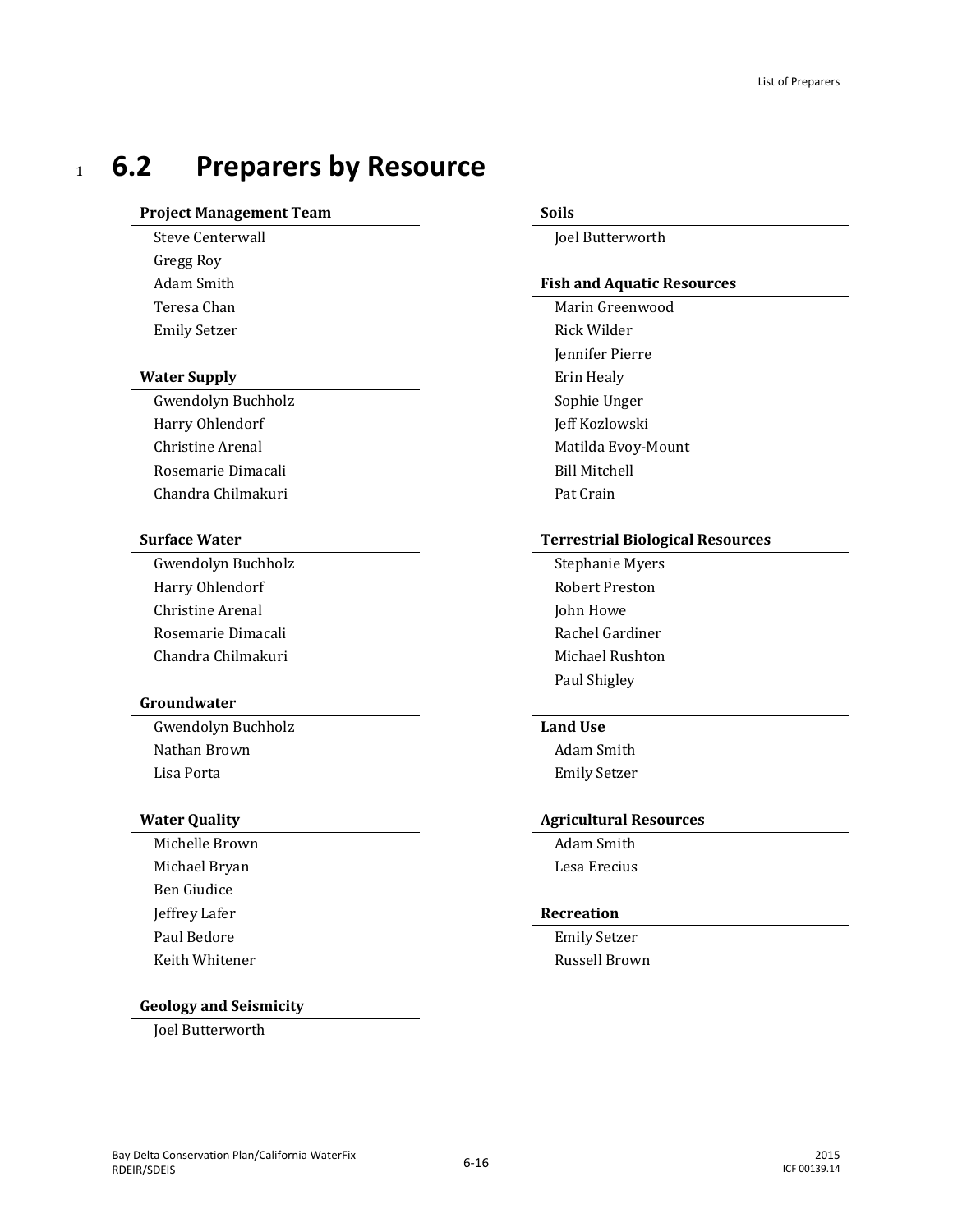### **Socioeconomics Noise**

Gwendolyn Buchholz **Jason Volk** Stephen Hatchett Roger Trott Lesa Erecius Adam Smith

### Aesthetics and Visual Resources<br>
Lesa Erecius

Jennifer Stock

### **Cultural Resources** Tom Stewart

Alisa Reynolds

### **Transportation**

Adam Smith **Emily Setzer** Emily Setzer Fred Choa **Climate Change** Kyle Shipley **DWR** Lindsey Soza Robert Hananouchi **Growth Inducement** JoLynn Souto Teresa Chan Ronald Milam

### **Public Services and Utilities** Stefanie Lyster

### **Energy Resources Ingrid Norgaard**

Laura Yoon

### Air Quality and Greenhouse Gases **Emily Setzer** Emily Setzer

Laura Yoon Shannon Hatcher Matthew McFalls Brian Schuster Cory Matsui

### Fatuma Yusuf **Hazards and Hazardous Materials**

### **Public Health**

### **Mineral Resources**

### Meg Scantlebury **Paleontological Resources**

Ellen Unsworth

### Laura Yoon **Environmental Justice**

### Daleingrid Domingo **Other CEQA/NEPA Required Sections**

Emily Setzer Teresa Chan Shay Humphrey Tiffany Mendoza

### **List of Preparers**